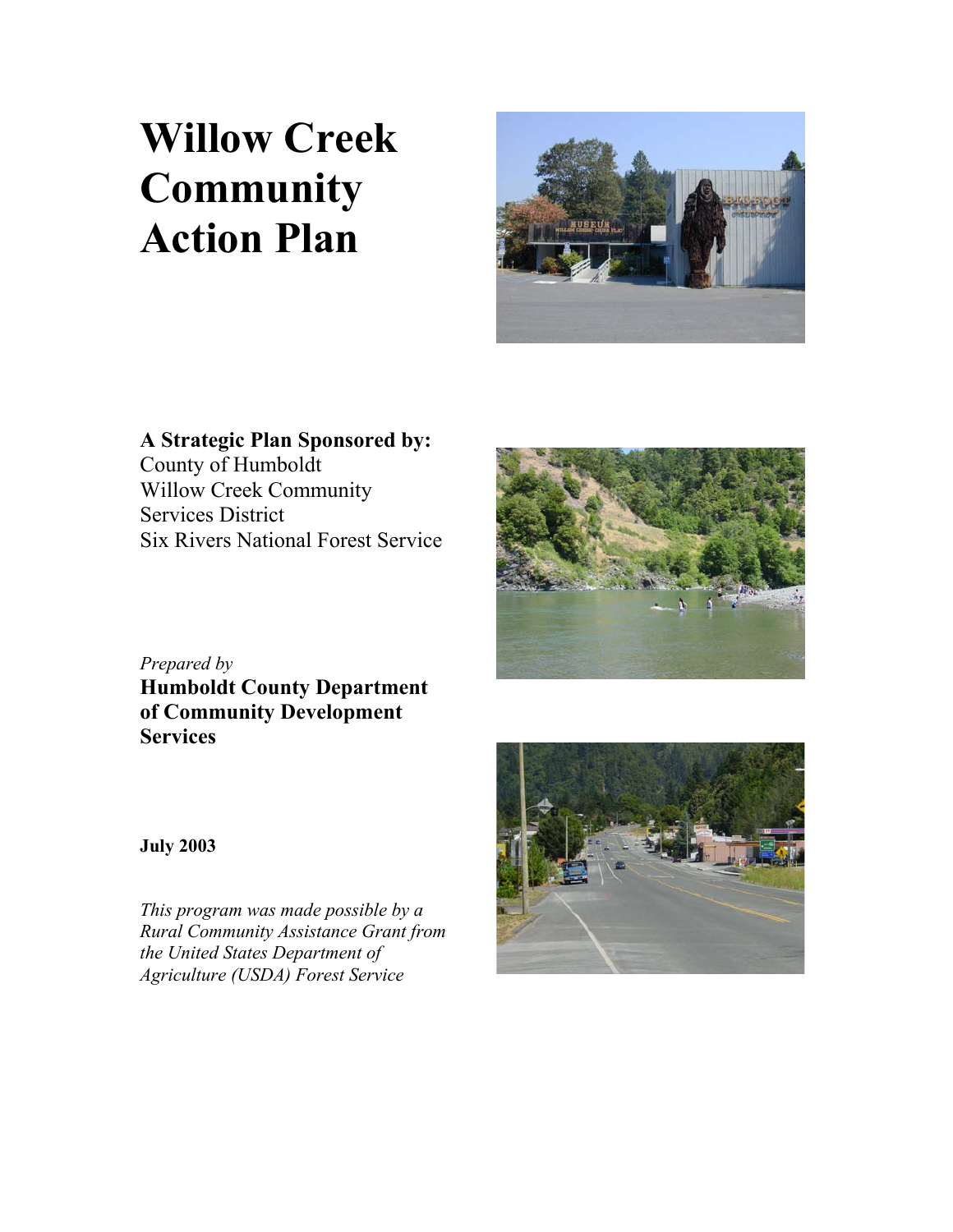

**PLANNING DIVISION COMMUNITY DEVELOPMENT SERVICES** 

COUNTY O F HUMBOLDT 3015 H STREET

EUREKA, CALIF. 95501-4484

PHONE (707) 445-7541

July 30, 2003

To Willow Creek Residents,

Here is your updated Community Action Plan. This report documents the process of updating the 1997 Willow Creek Community Action Plan (CAP) entitled, *"A Community Vision for Willow Creek".* Three meetings took place between September 2002 and January 2003. The CAP was updated in an effort to bring local community planning efforts back into focus for local residents. The meetings gave community members the opportunity to share past accomplishments with their neighbors. They were also a time to look to the future again and propose and express opinions about new projects designed to improve community well being.

Our involvement in this process has given us the opportunity to better understand the community of Willow Creek. Through updating the CAP we learned about what community members have accomplished and what the current needs are. Additionally, we were able to share information about current zoning and land use designations and hear community concerns about the same. We recognize that citizens are anxious to update Willow Creek's Community Plan and zoning to reflect the town's vision. We will keep you all informed about the timeframe for achieving this goal.

The Willow Creek Community faces many challenges associated with its remote location and shifting economy but it may be aspects of these very challenges that become the biggest benefit to the future survival of the community. For example, Willow Creek's remoteness and associated natural beauty are part of its attraction as a prime recreation center. With its esthetic appeal, and small town feel Willow Creek has also drawn intelligent, dedicated people who have settled down and intend to stay.

Local residents are working hard to secure the future of the community and have demonstrated their skill in the art of attracting the support they need. The County Planning Division would like to commend community leaders and residents for their hard work and many successes. In fact, the Willow Creek Community Services District (CSD) has been awarded a grant to implement a community action-planning program in the not too distant future. It is hoped that this most recently updated CAP can be used as a springboard for the next community action planning process. Please contact the CDS for information about future planning meetings and how you might get involved at, (530) 629-2136. With a clear vision of a desired future, good civic participation, and solid strategies for project implementation, Willow Creek is sure to gain economic stability and an increased level of community well-being.

Sincerely,

Tom Hofweber **Cybelle Immitt** Supervising Planner Strategic Planning Coordinator Humboldt County **Humboldt** County

Community Development Services Community Development Services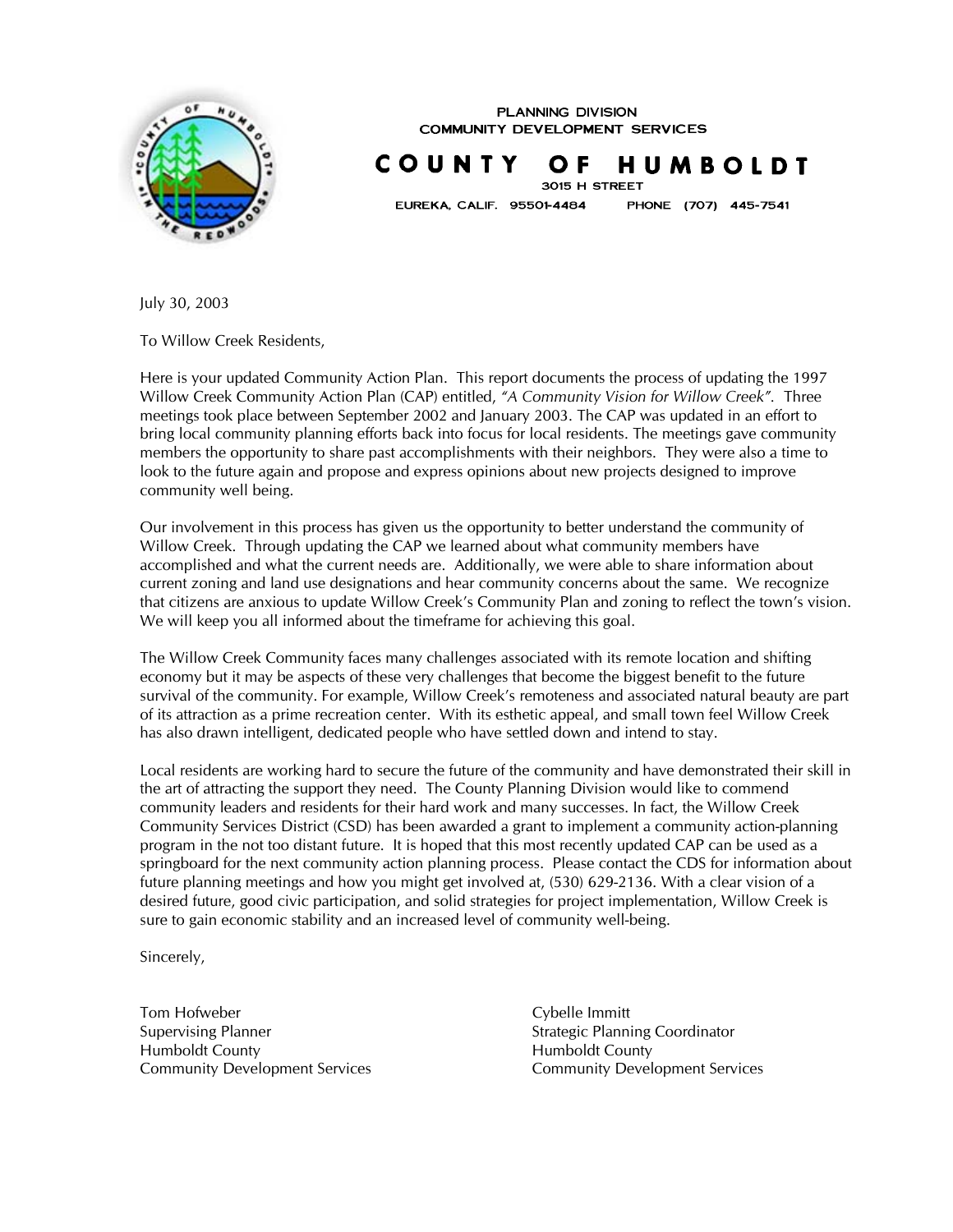### **WILLOW CREEK COMMUNITY ACTION PLAN**

| <b>Table of Contents</b>                                                                                                                                              | Page |
|-----------------------------------------------------------------------------------------------------------------------------------------------------------------------|------|
| I.                                                                                                                                                                    |      |
| II.                                                                                                                                                                   |      |
| III.                                                                                                                                                                  |      |
| IV.                                                                                                                                                                   |      |
| V.                                                                                                                                                                    |      |
| Downtown improvements, including beautification, traffic issues, "Gateway"<br>1.<br>Improved facilities and access to recreational opportunities to support and<br>2. |      |
| 3.<br>$\mathbf{4}$ .                                                                                                                                                  |      |
| VI.                                                                                                                                                                   |      |
|                                                                                                                                                                       |      |
|                                                                                                                                                                       |      |
| Business Development and Employment Opportunities 15-15<br>8.                                                                                                         |      |
| <b>APPENDICES</b>                                                                                                                                                     |      |

| APPENDIX E: Services Provided by the Region's Institutions of Higher EducationE-1 |  |
|-----------------------------------------------------------------------------------|--|
|                                                                                   |  |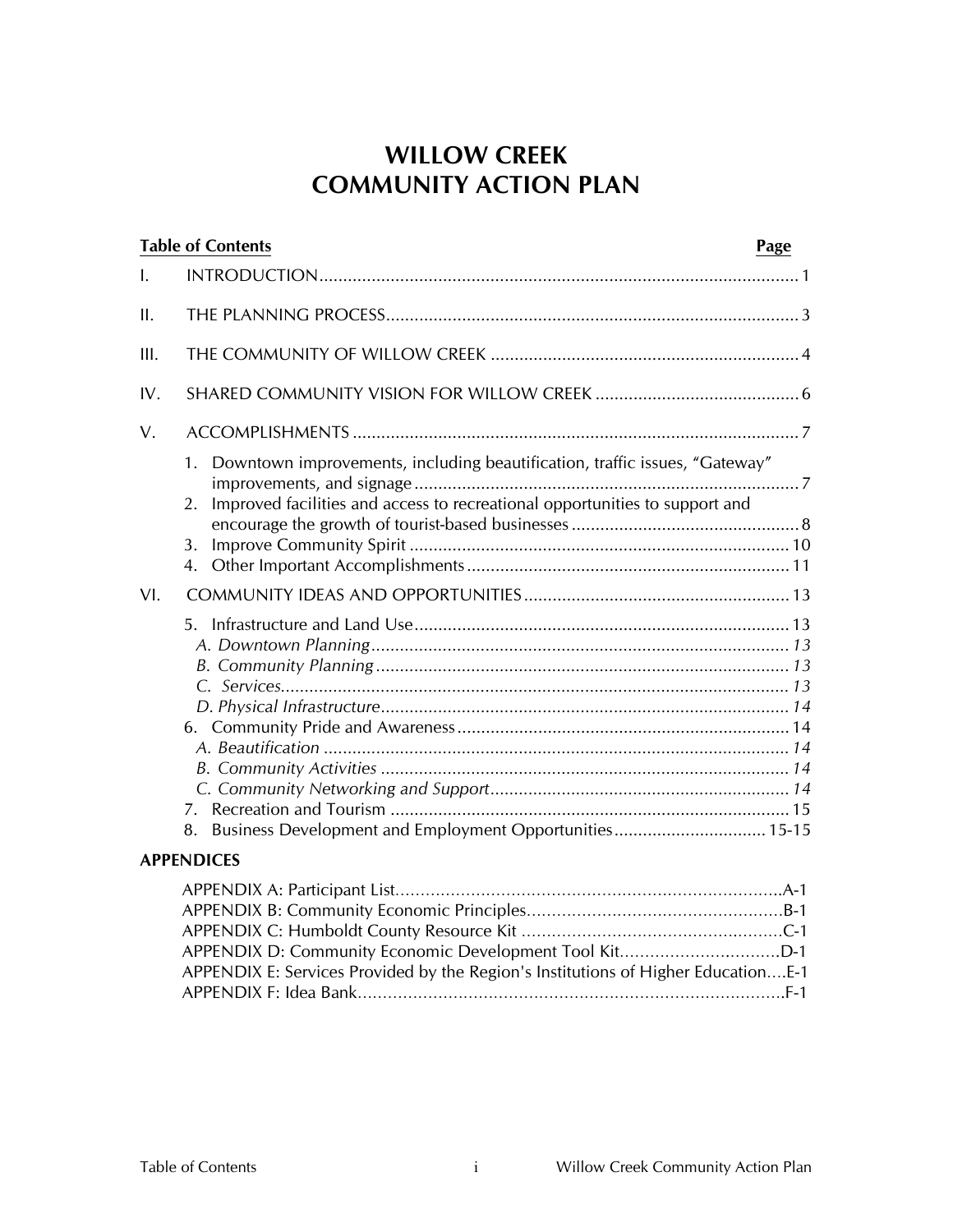### **I. INTRODUCTION**

In the summer of 2002, Humboldt County Community Development Services, with the help of Terry Supahan from Shivshaneen Consulting, began the process of updating Willow Creek's 1997 Community Action Plan (CAP). The original CAP was created with the help of the Arcata Economic Development Corporation (AEDC) and the Center for Environmental Economic Development (CEED). Community planning and organizing took place from fall 1995 to fall 1996 and the CAP for Willow Creek was completed and distributed to community members and interested agencies in 1997. The CAP was called "A Community Vision for Willow Creek".

A Community Action Plan (CAP) is a strategic planning document and implementation guide that can help residents set community improvement goals and identify the necessary steps for achieving those goals. CAPs were created for rural communities throughout Humboldt County in response to the economic and social hardship resulting from major reductions in the timber and fishing industries. The goal of the CAP program was to help these rural communities revitalize and diversify their economies; build strong community ties and networks; gain leadership skills; and play a role in planning the future development of their towns.

The 1997 Willow Creek CAP was designed to be a community improvement implementation guide for residents, elected representatives, business owners, farmers, property owners, and resource managers. Although it was intended primarily as an economic development tool it also touched on issues related to education, recreation, land and use, transportation, community organizations and health care. This planning process focused on four Economic Renewal Principals: (1) Plug the Leak of Dollars from your Community, (2) Support Existing Business, (3) Encourage New Enterprise, and (4) Recruit Compatible Business. *(See Appendix A*  for a review of important factors related to these four principals and how they affect *conditions in Willow Creek.)* 

The intended outcome of the 2002-03 CAP update process was to review the goals and accomplishments of the 1997 CAP, identify next steps, and draft an updated strategic planning document. The following planning document serves as a record of accomplishments to date and new ideas generated at community meetings over the past several months. The updated CAP can be used as a springboard for community improvement projects and future community planning processes. Additionally, those who are seeking assistance from both public agencies and private foundations can use the plan as a supporting document.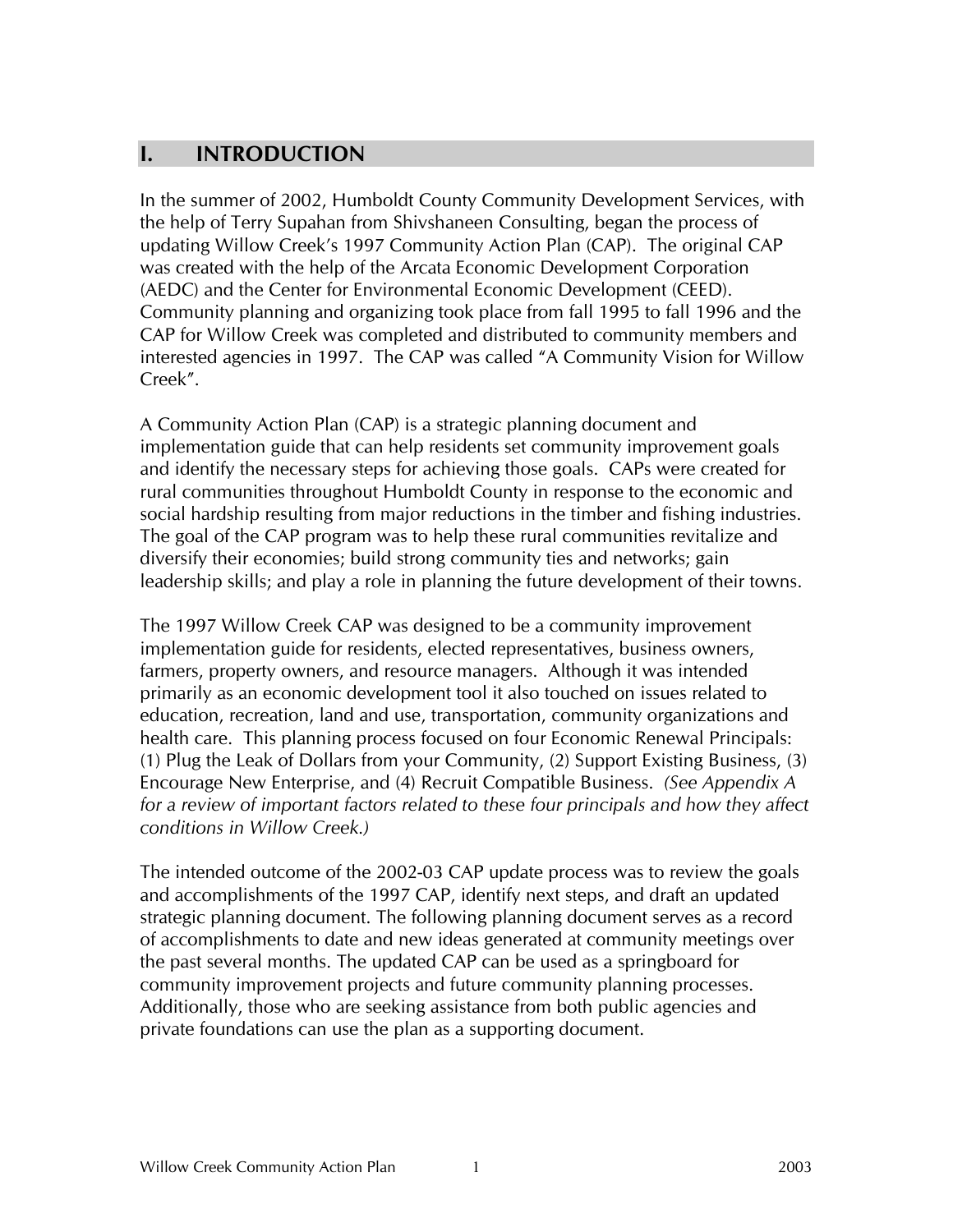The updated plan has a more general focus than the original CAP and covers a broad-spectrum of issues related to "quality of life." Although quality of life is defined in the Community Economic Principals section *(Appendix A)* as one of the factors shaping business opportunities, its broader definition encompasses the general health and well-being of a community.

The quality of life in Willow Creek has been improving and will continue to improve as projects are designed and implemented. Modernized infrastructure, the cultivation of community pride, and town beatification will all contribute to an improved quality of life in Willow Creek. These changes have the potential of attracting new businesses that will contribute to the enhancement of the local economy. Enhanced quality of life may also influence family location decisions not only helping to retain residents but also attracting new ones.

"High Quality of life is usually good for business. Most companies looking for a place to start or move to seek not only a positive business environment but a community with good schools, clean air and water, and safe and quiet streets"

Source: Economic Renewal Guide, Rocky Mountain **Institute** 

The Willow Creek Community Services District (WCCSD) board and staff as well as the members of the Chamber of Commerce have taken a leadership role in the community. The WCCSD has committed itself to community development activities and has worked hard to secure funding for much needed community improvement projects. Community projects that are currently underway aim to improve the appearance and functionality of the downtown area. There are plans to provide more updated infrastructure such as a wastewater treatment facility and additional community trails and parks.

Much of this recent activity has fostered a sense of community pride in local residents. The success of securing outside funding and rallying local support for community improvement projects are indications of community health, which increases the potential for economic stability. *(A full description of these activities can be found in the Accomplishments section beginning on page 7.)* 

The Rural Community Assistance program of the USDA Forest Service provided the funding for both the 1996-97 and 2002-03 CAP programs. Additional funding for the 2002-03 program came from the County General Plan update fund. Over thirty dedicated community leaders and friends or Willow Creek participated in the update process.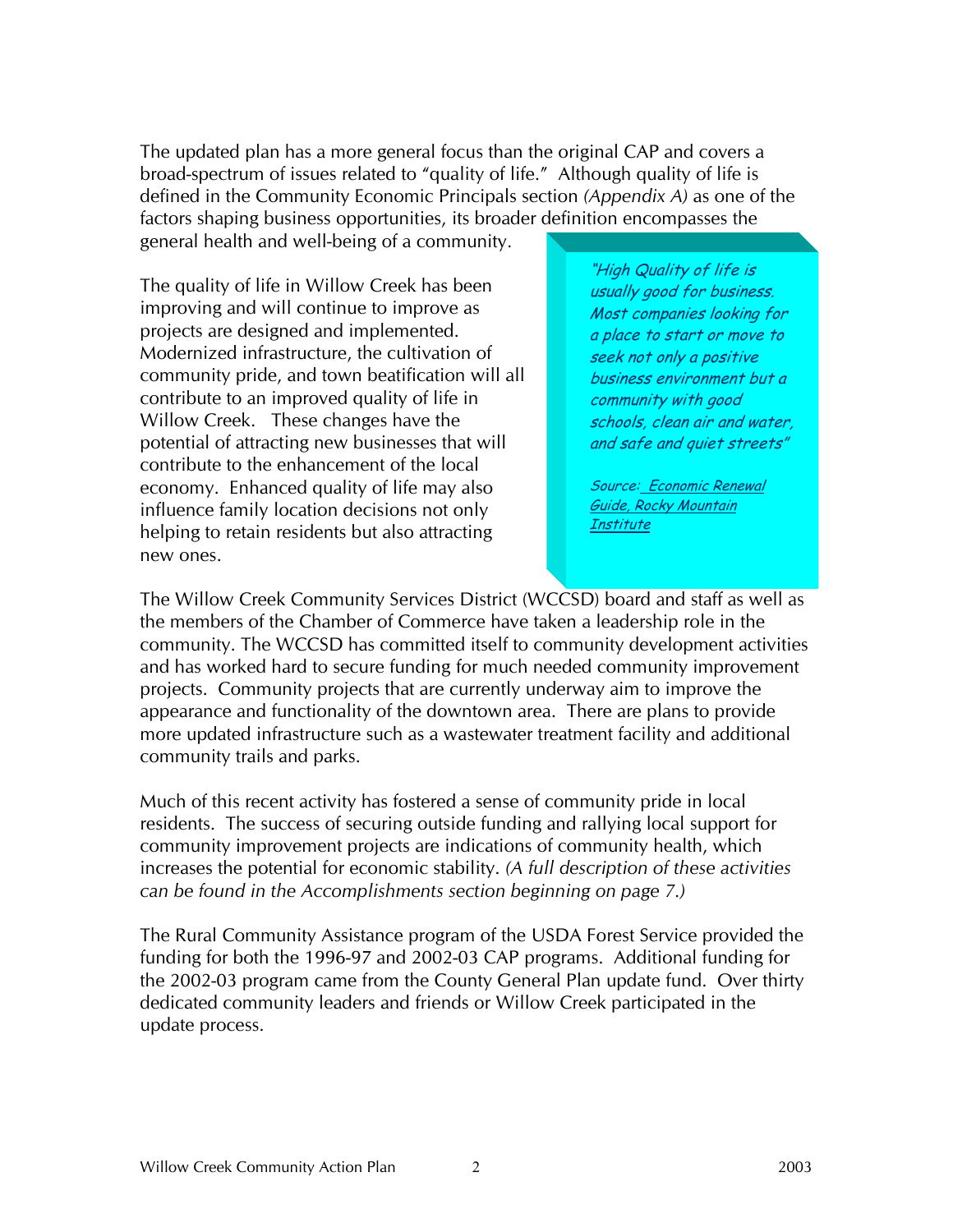### **II. THE PLANNING PROCESS**

In 1995, one of the first steps of creating a CAP for Willow Creek was to form a steering committee of community leaders. This committee was formed to advise and assist AEDC and CEED facilitators in their efforts. Their first task was to outline

the economic needs and opportunities existing in Willow Creek. Building on this foundation, they and the facilitators hosted a community-wide brainstorming session during which project ideas were generated and prioritized.

As an integral part of the initial brainstorming process, community members came together and created a "Vision" which reflected what they wanted their town to be like in the years to come. The Community Vision consisted of a list of seven descriptive sentences painting a picture of a community with a strong economy, adequate jobs, respect for natural surroundings, a small town feel and a reputation as a recreational hub.

After the vision was complete meeting participants were asked to come up with project ideas that, if implemented, might

#### Figure 1

COMMUNITY ACTION PLANNING **PROCESS** 1996 Planning Process

- **❖** Form Steering Committee
- Asses Needs & **Opportunities**
- ❖ Community Outreach
- ❖ Create Community Vision
- Brainstorm
- Project Identification & **Prioritization**

2002-03 Update Process

- ❖ Community Outreach
- ◆ Accomplishment Evaluation
- ❖ Revisit Community Vision
- ❖ Identify and Update Priority **Projects**

bring them closer to their ideal community. The steering committee then evaluated the results of the community brainstorm meetings and established economic development objectives.

The 2002-2003 CAP update process began with a review of 1995-96 planning goals and an evaluation of the extent to which these goals were accomplished. Based on what was heard at the CAP update meetings the original vision statements have retained their applicability to the current needs and desires of the community. For that reason the list was kept in the updated version of the plan. During the concluding meeting, time was spent identifying project ideas that addressed some of the more pressing issues. These ideas were then categorized into themes. *(See Figure 1 for a summary of the strategic planning steps associated with both the original and the updated CAP.)*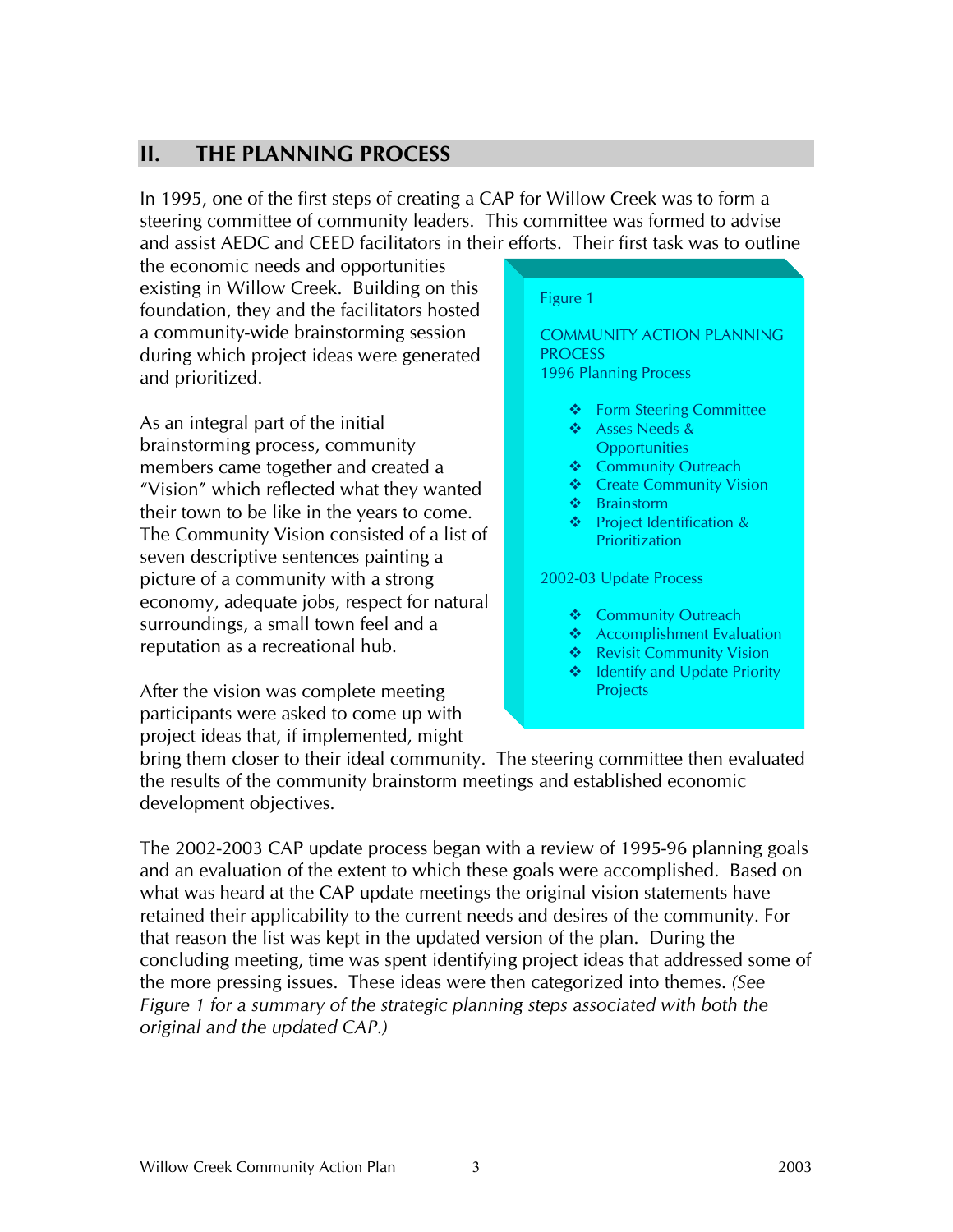#### **III. THE COMMUNITY OF WILLOW CREEK**



Source: Willow Creek Chamber of Commerce Web Page **http://www.willowcreekchamber.com/** 

The town of Willow Creek is nestled along the banks of the Trinity River, surrounded by the rugged beauty of the Klamath Mountains. Located on the eastern edge of Humboldt County the community is most easily accessible by driving inland 45 miles from the northern California town of Arcata. Situated at the confluence of Willow Creek and the Trinity River, Willow Creek was at one time called China Flat.

Willow Creek is the largest of the small communities scattered along the Trinity River with a population of 1,743 *(2000 Census).* Six Rivers National Forest surrounds the town.

Willow Creek was originally a mining town, then later a tourist destination primarily for outdoor recreation activities. From 1947 until 1978 timber harvesting provided local residents with income and jobs. However, for the past decades, timber employment has declined significantly, creating economic hardship in the community. As a result, tourism, outdoor recreation and specialty agriculture are again becoming the focus for the local economy. In 1992 Highway 299 was declared a Scenic Byway. The Trinity River, which historically supports some of the

best salmon and steelhead runs in the state, obtained Wild and Scenic River status in 1974. The U.S. Forest Service supports the shift from timber to tourism by maintaining several river access points for swimming and boating. Even after years of logging and human settlement, the area retains its wild and remote character.

Willow Creek is also known as the "Gateway to Bigfoot Country " reflective of the town's adoption of the elusive creature as a major icon. The town has an appeal to tourists seeking Bigfoot stories and artifacts. There is now an entire annex of the local China Flat Museum dedicated to Bigfoot, attracting visitors from



Downtown mural of Bigfoot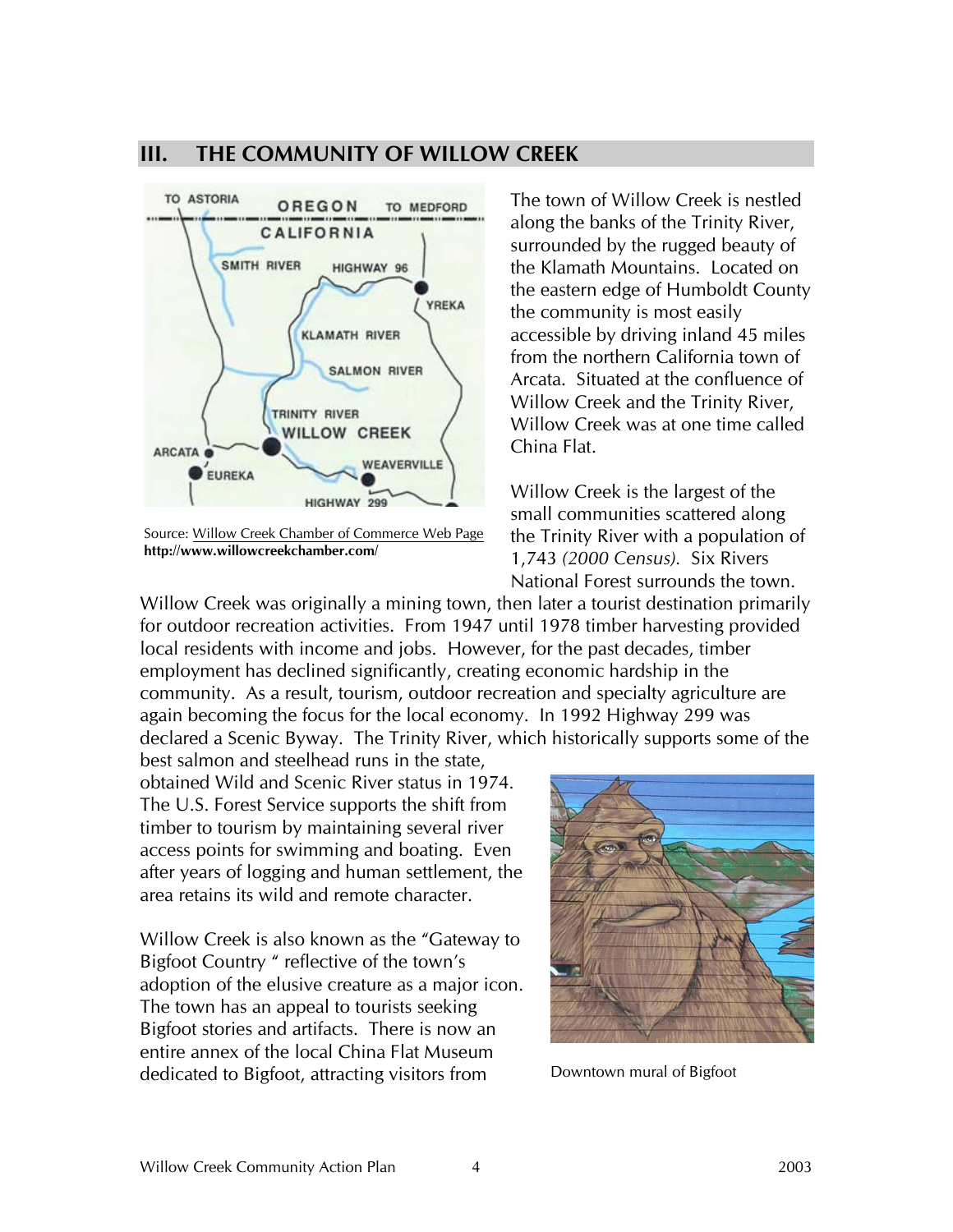around the globe*. (Information can be found about the China Flat Museum at http://www.bfro.net/NEWS/wcmuseum.htm.)* 

Like many rural communities Willow Creek is experiencing the process of economic transition from a principal dependence on natural resource industries to a more diverse, sustainable economy, while maintaining the quality and natural beauty of the rural lifestyle.

Source: Much of the above information came from the 1997 Willow Creek Community Action Plan, entitled, *A Community Vision for Willow Creek.*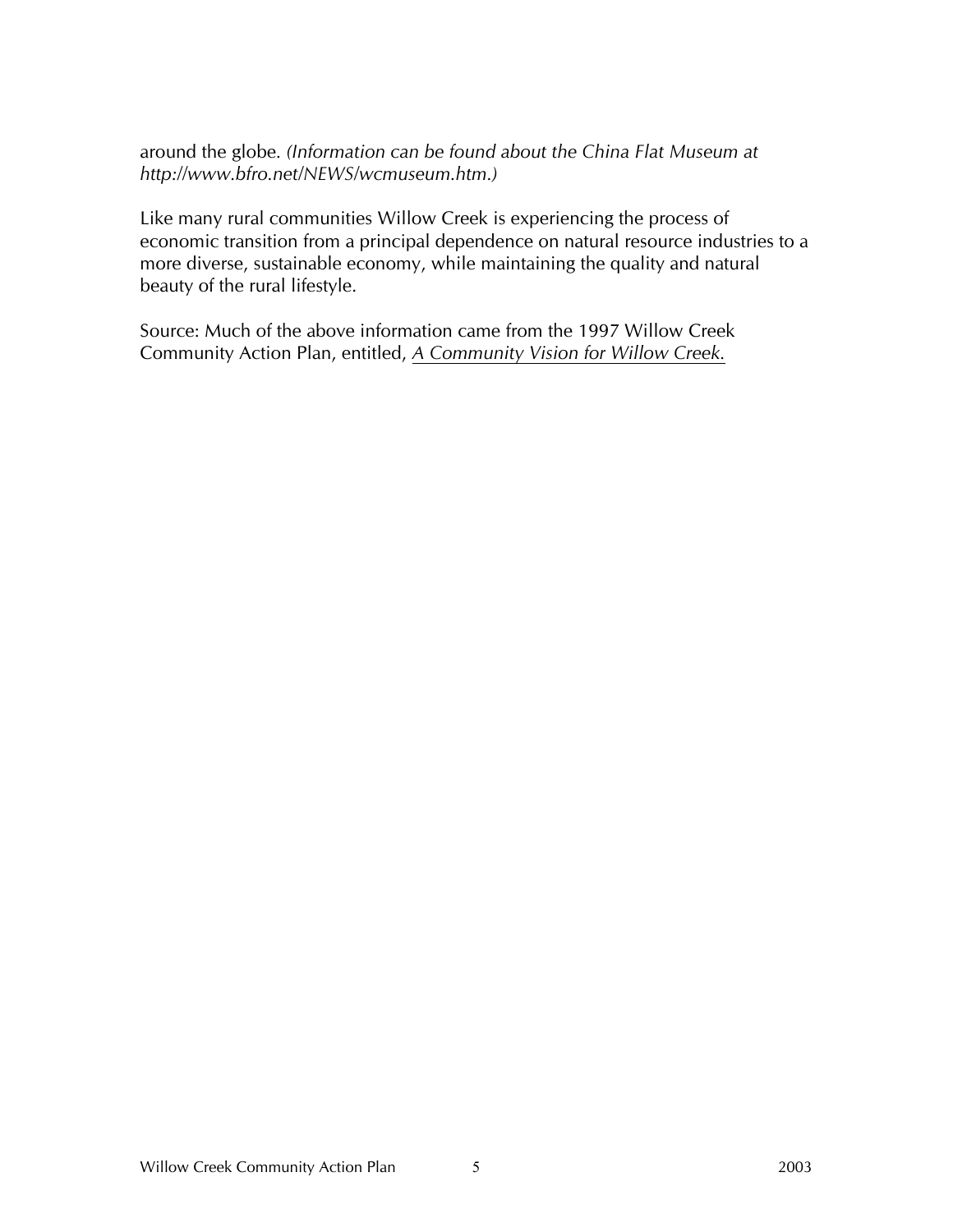### **IV. SHARED COMMUNITY VISION FOR WILLOW CREEK**

During the 2002-2003 CAP update process the vision statement developed in 1996 was reviewed and reconfirmed. Although many specific goals have been or are well on their way to being met, the statements below still represent the broader community vision. This vision can guide the continued development of community improvement projects and help community members remember what they are striving for.

- The town will have economic opportunities for local residents and for the next generation
- Willow Creek will be an attractive rural community with a healthy downtown business district
- The town will be comprised of a number of thriving small businesses (rather than one or two large ones)
- The local river and forest will be attractive and accessible to the community and visitors
- The town will be known as an outdoor recreation center and have a strong, positive reputation
- The community will have prosperous, forest-based businesses
- The town will retain the positive aspects of a rural community, including low crime, trust, safety, and a relaxed feel

"A successful plan must be inspired by a vision of the future and be rooted in the common values of community members"

Source: A Community Vision for Willow Creek, March 1997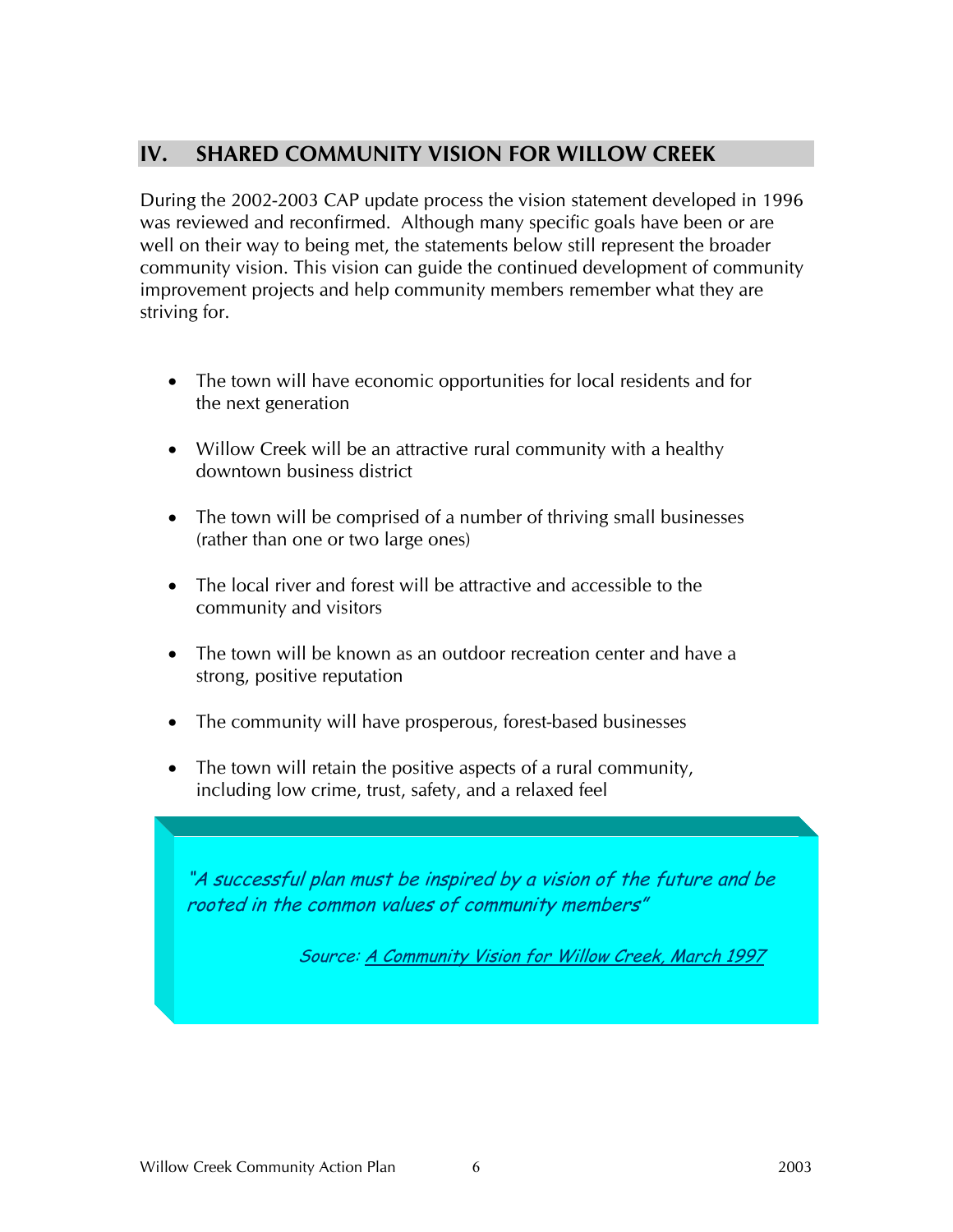### **V. ACCOMPLISHMENTS**

A central component of the 2002-03 CAP update process was to identify the accomplishments associated with the original CAP. In order to move forward with new project ideas it was important to evaluate what had been done in the past. Community improvement projects can be much improved by incorporating the lessons learned and resources discovered through earlier efforts.

During the 1995-96 CAP process a steering committee was formed composed of community leaders. This committee was responsible for evaluating the results of the community-wide meetings and establishing economic development objectives based on what they heard. Guided by community sentiment, the steering committee designated three priority project areas to pursue first. The three project areas were:

- (1) Downtown improvement including beautification, traffic issues, "Gateway" improvements, and signage.
- (2) Improved facilities and access to recreational opportunities to support and encourage the growth of tourist-based businesses.
- (3) Improving Community Spirit.

The following section recognizes the accomplishments of the community as they worked to achieve the goals of the three prioritized project areas. During the CAP update an effort was also made to collect information on community improvement accomplishments associated with or supported by the CAP but not included in the prioritized list. This information is listed under "Other Important Accomplishments."

### **Downtown improvements, including beautification, traffic issues, "Gateway" improvements, and signage**

#### **A. Willow Creek Scenic Highway and Downtown Enhancement Project (SHADE)**

A CalTrans Transportation Enhancement Act grant funded the provision of gateways, pedestrian and bicycle facilities, traffic lights and crosswalks, restriping of traffic lanes and landscaping and scenic beautification. CalTrans already completed the re-striping of the HWY where it bisects Willow Creek. The project has received the notice to proceed and is out to bid. Construction will begin in May of 2003.

#### **B. Willow Creek Signs and Monuments Project (WCSMP)**

The WCSMP was intended to improve the accessibility of community and regional activities for residents and visitors alike. Based on information collected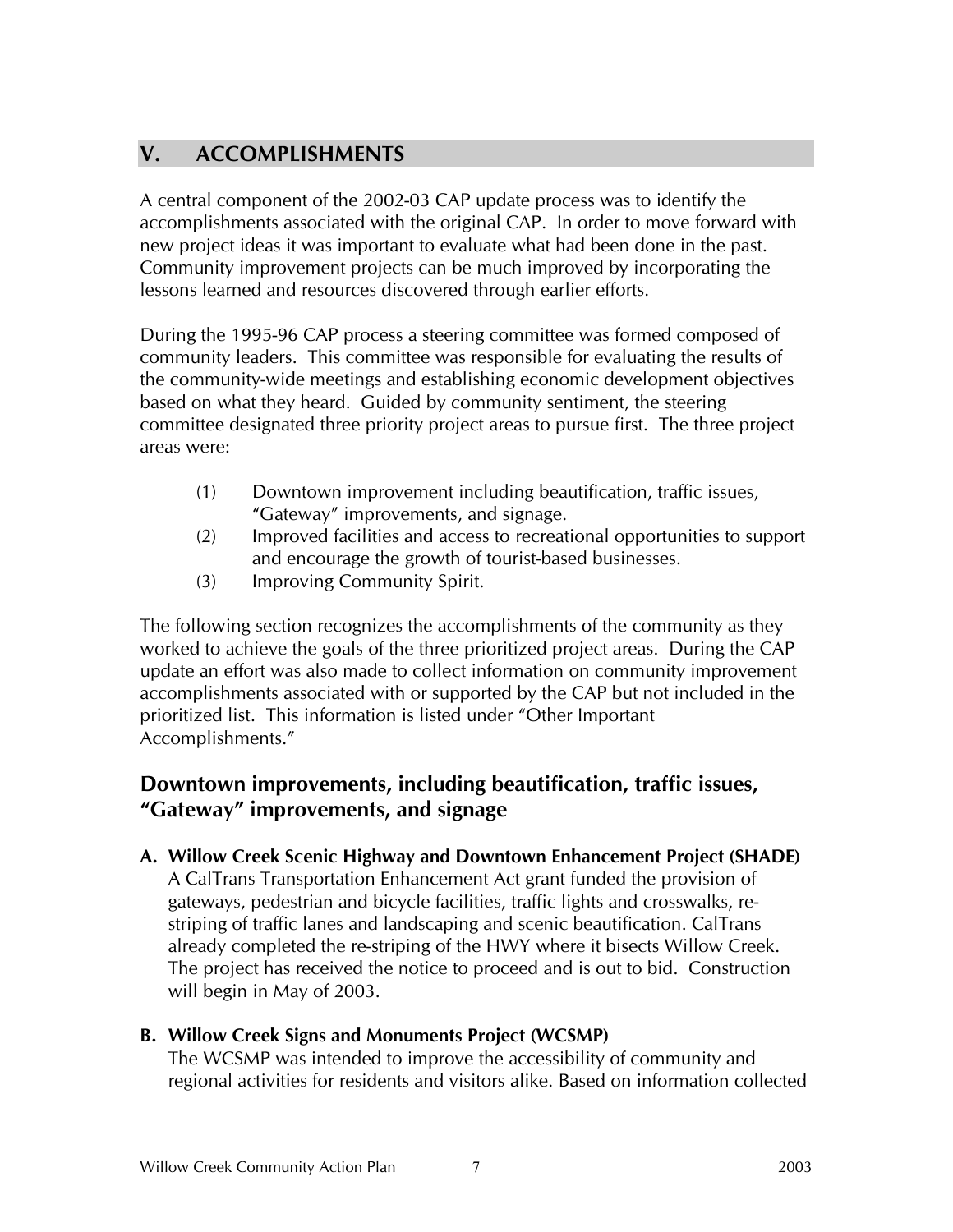by Willow Creek CSD staff and recommendations in the Trinity River Recreation Survey it became clear that a project such as WCSMP would greatly benefit the local recreation industry. The project received a \$14,800 grant from the USDA Economic Recovery Program and an additional matching fund of \$5,000 came from local service clubs in the form of donations and volunteer labor. The funds were allocated for the design and construction of road signs, historical markers, information kiosks and interpretive signs. Remaining components of the project will be constructed simultaneously with the SHADE project.

### **Improved facilities and access to recreational opportunities to support and encourage the growth of tourist-based businesses**

#### *A.* **Wastewater Treatment**

A modernized wastewater system has been identified as vital to the expansion of downtown businesses. At this time businesses in downtown Willow Creek are prohibited from expansions because of the inadequate capacity of their septic systems. An appropriate model for Willow Creek was determined to be a lowpressure system that is considered to be an alternative to the more traditional system. In their selection of a desirable model, decision makers considered both the initial cost and the cost of future maintenance and operation. The model under consideration requires relatively inexpensive maintenance and operation and will not be prohibitively expensive to install. A feasibility study has been completed and the Willow Creek CSD has applied for design funding through the USDA Rural Development program as well as Federal Housing and Urban Development (HUD).

#### *B.* **Community Commons Parks System**

\$30,000 of Park Bond funds has been allocated to Willow Creek. Some of those funds have been used for downtown landscaping around the visitor center restrooms. The remaining funds will be used to further enhance the Community Commons Park system. The Willow Creek CSD held a series of "Community Recreation Needs" meetings during 2002. From these meetings a Downtown Recreation Plan was developed and finalized. The CSD is now developing a site plan for a park in the Highway 299 and Highway 96 area. The 2002 Resources Bond Act has provided funding for the development of a park near the Highways. Construction is scheduled for Fall 2003. The CSD is also in the process of purchasing 4.68 acres along Willow Creek for the development of an additional community park area. Funding for this Park purchase is coming from the 2000 Bond Act, Per Capita Act.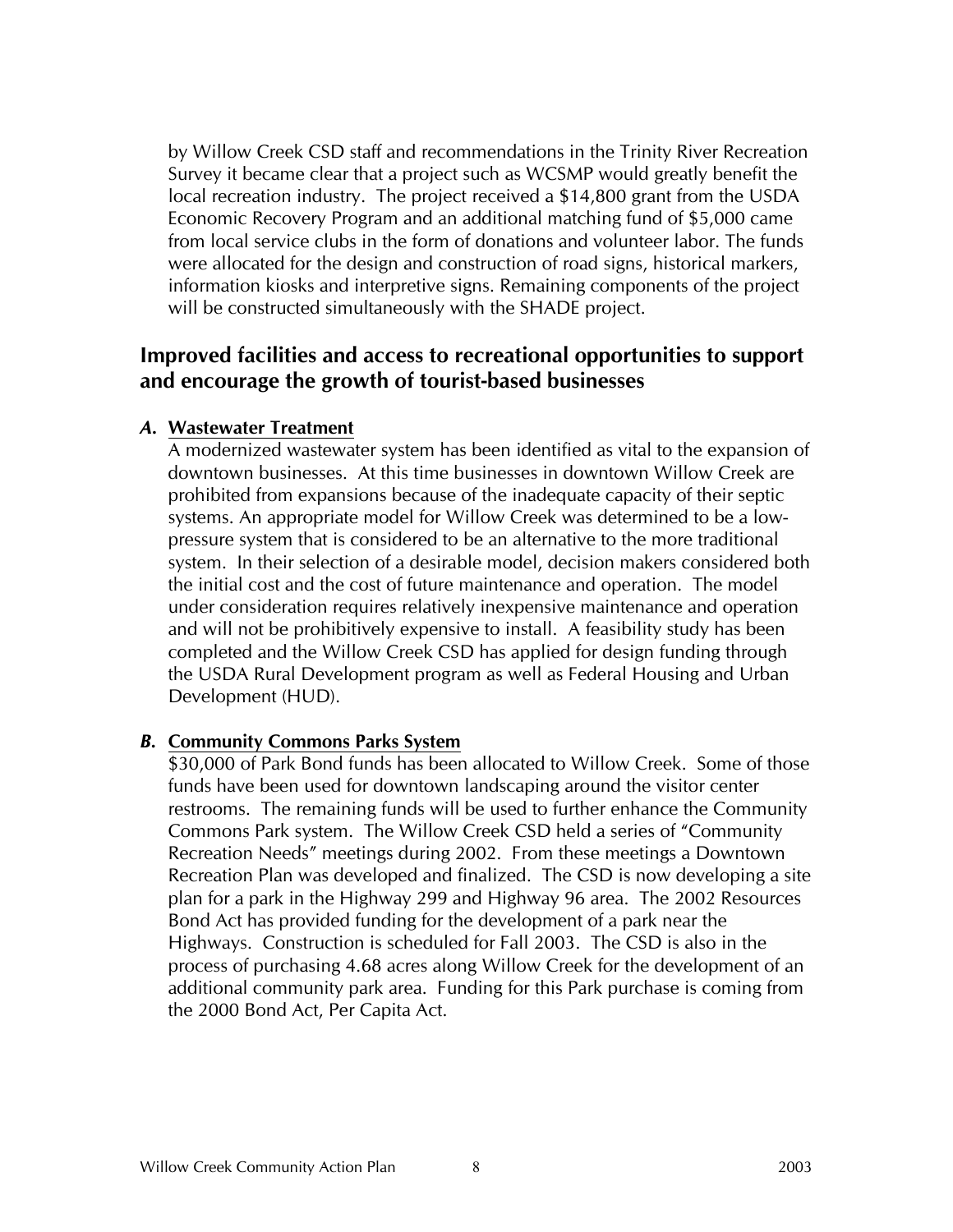### **C. Community Trail System**

The Willow Creek Community Services District has been actively pursuing the development of a single-track walking trail to be used by locals and visitors alike. The trail would start near the Willow Creek Bible Church and meander north at the base of the hill until crossing HWY 96 near the cut through the hill and then circle south along the Trinity River/airport area and back to the Willow Creek Bridge. Willow Creek Community Service District staff and board members have communicated the idea to both landowners adjacent to the proposed trail and community members through letters and public meetings. The community trail system is an integral part and component of the Community Commons Park system. Planning and construction of the trail system has been put on hold until further development of the Community Commons Park. Funding at this time is received from local sources.

#### **D. Renovation of Camp Kimtu**

During the fiscal year 2000 and 2001 the Willow Creek CSD renovated the Camp Kimtu Lodge, bringing the structure up to code standards and in compliance with State and Federal Historic Guidelines. Eleven campsites were constructed and hot showers and flush toilets were upgraded. Renovations and developments are ongoing.

### **E. Community Promotional Resources**

During the 1999-2000 fiscal year Willow Creek received funding from the USFS Rural Community Assistance Program to promote the attractive features of the community. The funds were used to create and distribute a community brochure highlighting attractions and activities in the local area, build a community website, and construct a welcome sign at the eastern entrance of town.



Welcome sign at the east end of town

### **F. Public Transportation Service**

Responding to the need expressed in the 1997 Idea Bank for the provision of public transportation, community members worked to establish the Klamath Trinity Non-Emergency Transportation (K/T NeT) service. The K/T NeT is a private non-profit community based organization in eastern Humboldt County. The organization provides low cost public transportation services reaching the communities of, Hoopa, Willow Creek and easterly along the HWY 299 corridor to Hawkins Bar and Salyer. The service is supporting a fixed route that is regularly scheduled and open to the general public.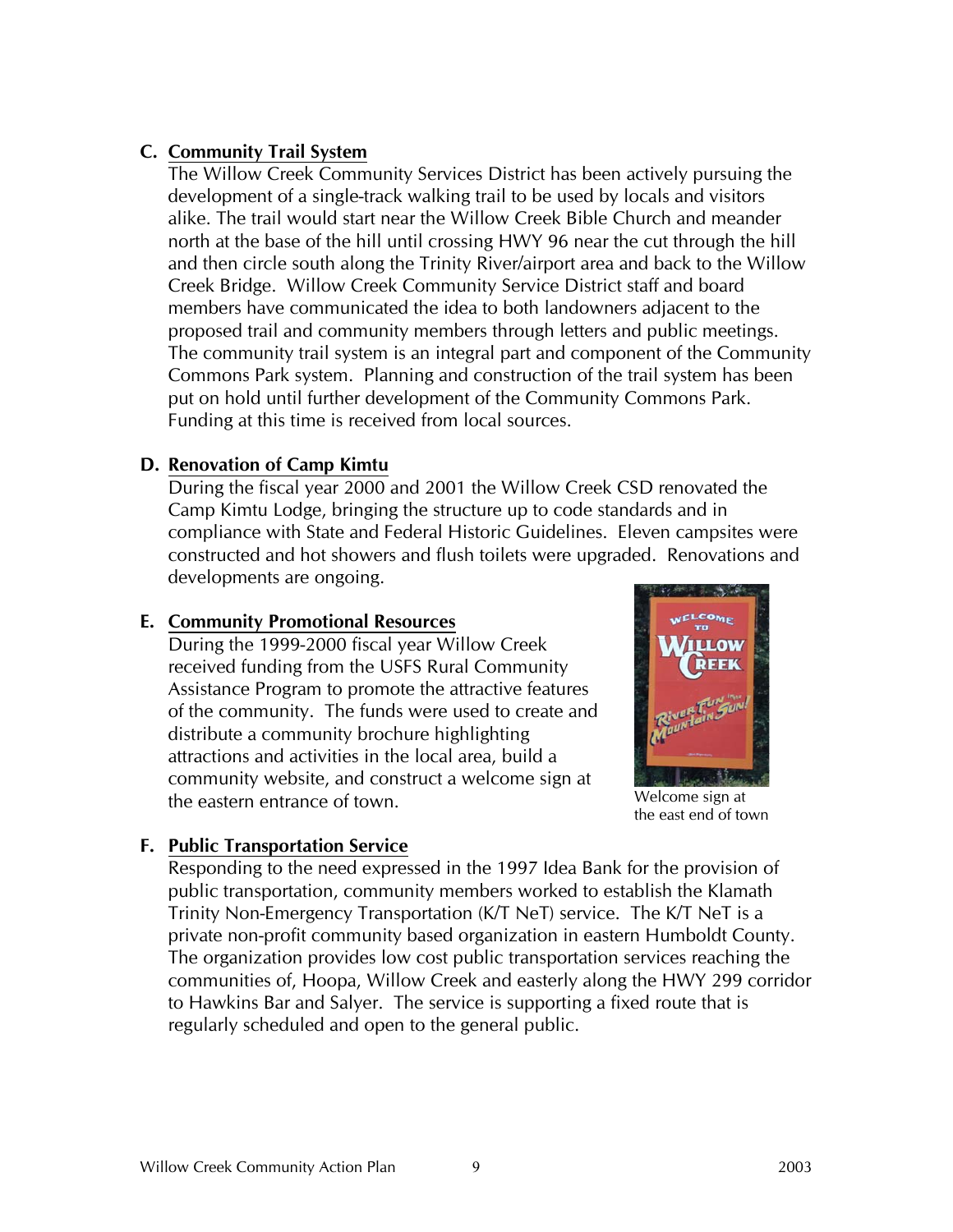Bus schedules are coordinated with both the Humboldt Transit Authority and Gray Hound so that people can conveniently travel to and from the coast as well as to more distant locations. K/T NeT has a special route for a group of people that participate in a program offered at the Willow Creek Resource Center called "Living with limits."

K/T NeT is funded through a variety of sources including CalWORKs, The California Endowment, and Self-Development of People (SDP). *(For more information about bus schedules and future plans call 530 629-1193 or send an email to ktnet@earthlink.net.)* 

#### **G. Visitor Center Restroom**

Constructed in 1997, the community restroom facility and surrounding landscaping was a \$26,000.00 downtown improvement project. Funding for the project was provided by Redwood Regional Economic Development Corporation (RREDC) and community contributions. It is projected that during peak summer months the restroom facility

will have over 130 visits a day.

#### **H. Gateway Information Center**

The WCCSD received \$7,500.00 from the County of Humboldt in 2001 as seed money for a new Visitor Information Center. The community raised an additional \$10,000.00 to help complete the new Information Center. The facility is 16' x 12' and mimics in style a mountaintop fire lookout station.

## **Improve Community Spirit**



Gateway Information Center

**(**The following list of indicators of improved community spirit came from comments made at the first Community Action Plan update meeting and reflect the opinions of participating community members.)

- A sense of satisfaction has been generate from the forward momentum of community improvement projects, inspiring pride in the ability of community members and leaders to implement positive change for the town of Willow Creek.
- The community is accepting responsibility for its own survival and prosperity because of steady direction provided by local leadership.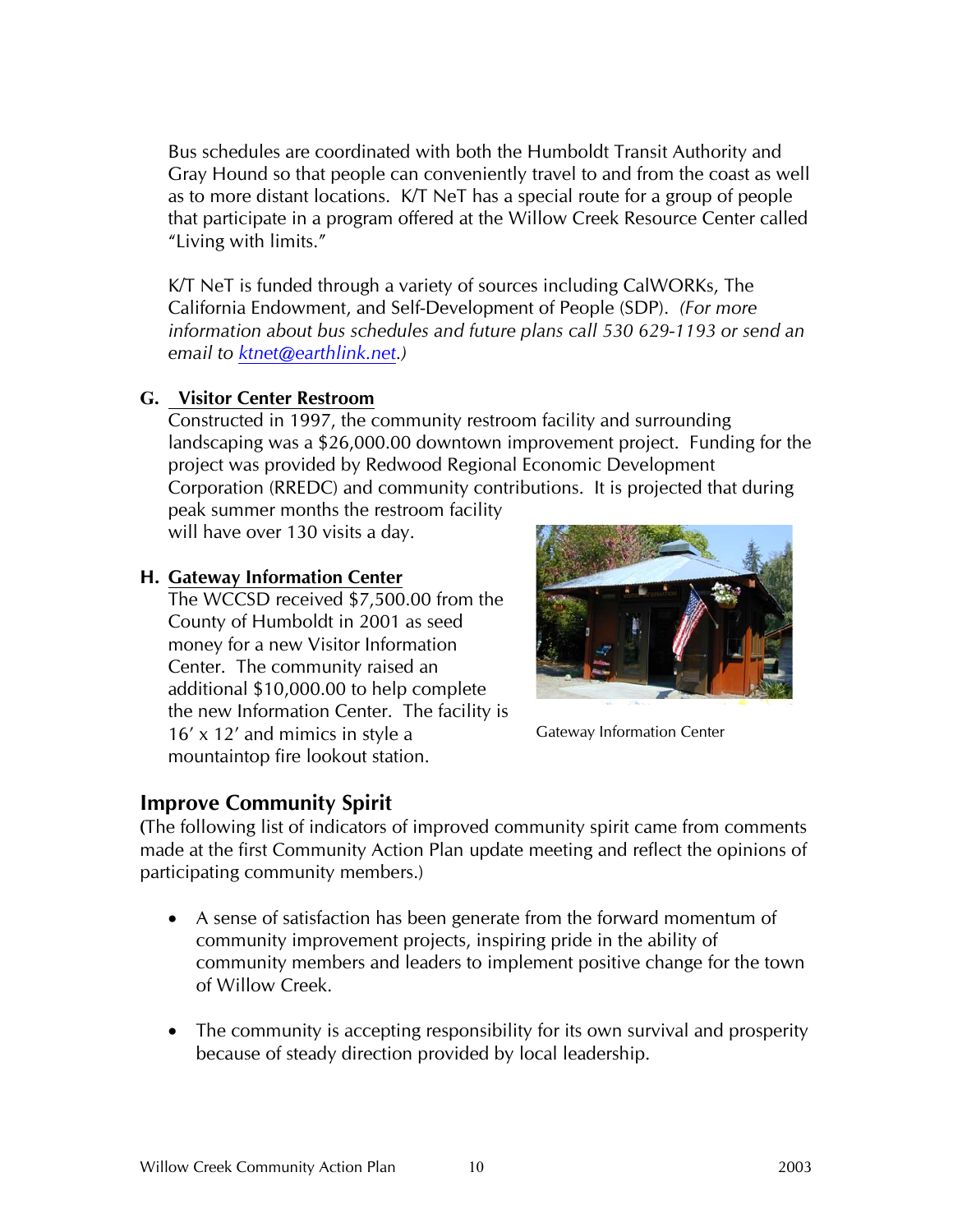- There has been significant support from the community for town improvement project ideas.
- The Rosebud Theatre has provided a quality source of entertainment for locals and visitors alike for 36 years. The theatre conducts three to six live theatrical productions per season. The organization also hosts traveling companies such as the Oregon Shakespeare Festival, Dell Arte and the Missoula Children's Theatre. Currently, Rosebud is planning the construction of a 120-seat theatre in downtown Willow Creek.
- The local, regional, national and international attention received by the new Bigfoot annex of the museum is a great source of pride for community members. A new website has attracted attention to the museum and gift shop sales have doubled.



China Flat Museum with new Bigfoot annex

### **Other Important Accomplishments**

#### **A. Willow Creek Fire Safe Council**

The community of Willow Creek received grant funding for the formation of a local Fire Safe Council, drafting a fire safe plan, and for forest fuels reduction projects. The community has received USFS grants of \$12,000 and \$62,000 to draft a Community Fire Safe Plan and the implementation of thinning projects to reduce forest fuels buildup. The community is also developing an education component of the Fire Safe Plan.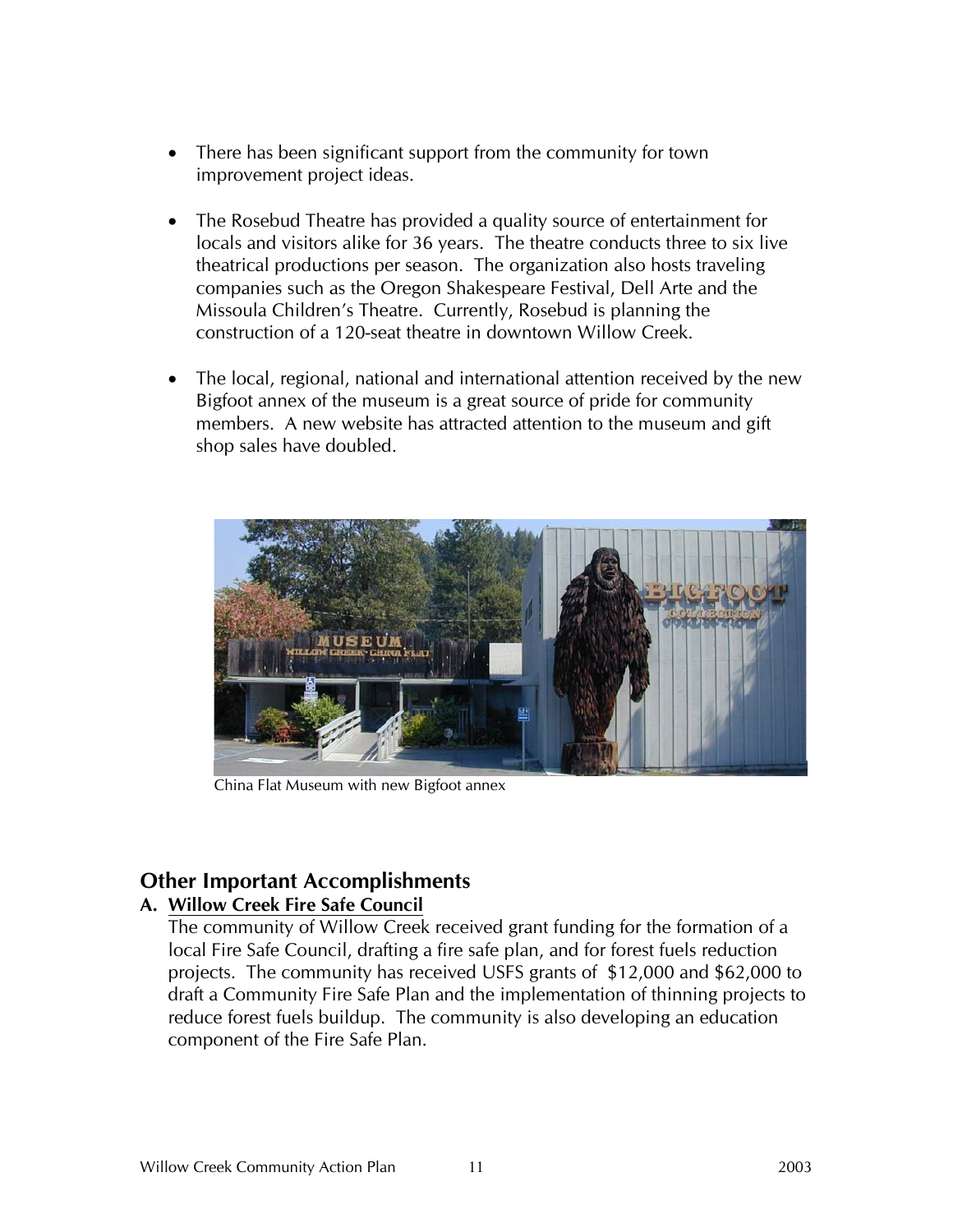#### **B. Highway Banners**

The Willow Creek CSD, in cooperation with private landowners in downtown Willow Creek, has constructed permanent, professional quality highway banner towers. In coordination with CalTrans the CSD processes and authorizes the placement of community event banners announcing local activities.

#### **C. Hydroelectric Power System**

A cooperatively owned hydroelectric power generation facility was identified as a priority project in the 1997 Community Action plan. Rock Power Partners (Big Rock) continues to work on plans for the development of a small hydroelectric power system on Willow Creek. The system would divert only a portion of the winter and spring runoff from the creek for a distance of less than 2000 feet before returning the water to the



Planed location of water diversion from Willow Creek Source: Patrick Shannon

stream. Big Rock hopes to work with the proposed Humboldt Power Cooperative to make clean, renewable power available to the local community. On August 27, 2001 the company applied to the Federal Energy Regulatory Commission (FERC) for a preliminary permit to study the proposed waterworks on Willow Creek. As a part of that consultative process it was required to notify specific agencies, organizations and the public of the company's intentions, and to engage in a process of study and public discourse. On January 31, 2002 an initial public meeting was held. The meeting was well attended by people from a diverse spectrum of interests and backgrounds. The Willow Creek Hydropower Advisory Group was formed and the meeting began a 60-day comment period. As part of the application for a permit to construct the power plant, the comment period was designed to gather submissions of suggested studies to be accomplished by Big Rock. On March 5, 2002 FERC approved the preliminary permit application. The Willow Creek project is proceeding with studies and investigations and community input and support is welcome. *(For more information on the progress of the hydroelectric power system go to http://www.bigrockpower.com/Index.htm.)*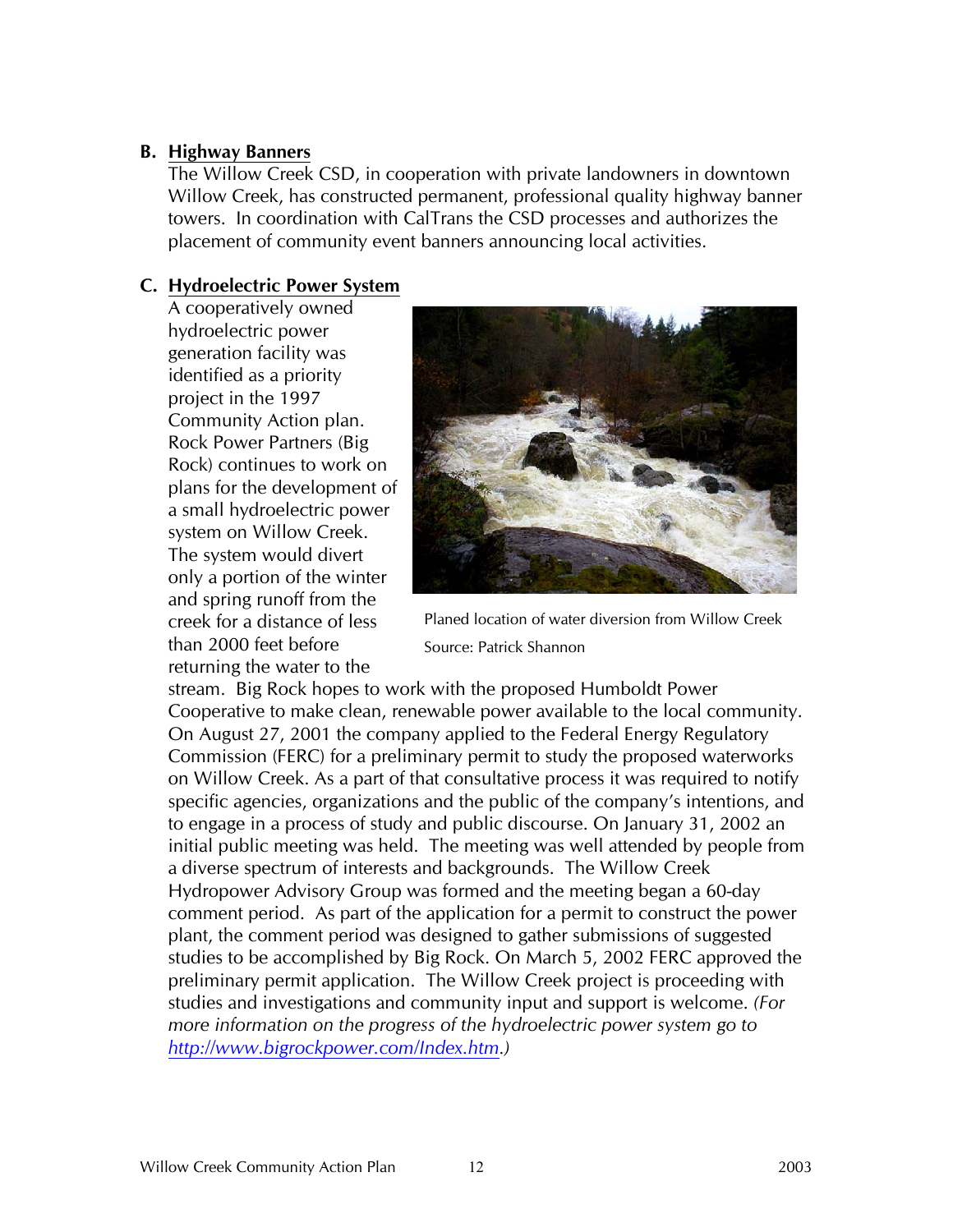### **VI. COMMUNITY IDEAS AND OPPORTUNITIES**

As part of the 2002-03 CAP update, the project list from the 1996-97 process was reviewed and new project ideas were added to the list and grouped into categories based on what aspect of community improvement they addressed. The categories and sup-components were:

#### **(1) Infrastructure and Land Use**

- a. Downtown Planning
- b. Community Planning
- c. Services
- d. Physical Infrastructure
- **(2) Community Pride and Awareness** 
	- a. Beautification
	- b. Community Networking and Support
- **(3) Recreation and Tourism**
- (4) **Business Development and Employment Opportunities**

#### **Infrastructure and Land Use**

#### **A. Downtown Planning**

- Downtown Landscaping/Beautification Program to slow traffic through town, encourage travelers to visit Willow Creek and enhance the quality of life offered to residents. This project is in progress and needs the continuing support of residents to make it a success.
- Hold downtown design workshops.

#### **B. Community Planning**

- Encourage community-sensitive landuse and design
- Involve new members of the community in the planning process
- Work with County Planning Division to update the Community Plan and zoning

#### **C. Services**

- Improve Library facilities
- Build a Community Center
- Create youth recycling center
- Develop winter sports facilities



Downtown shop with flower boxes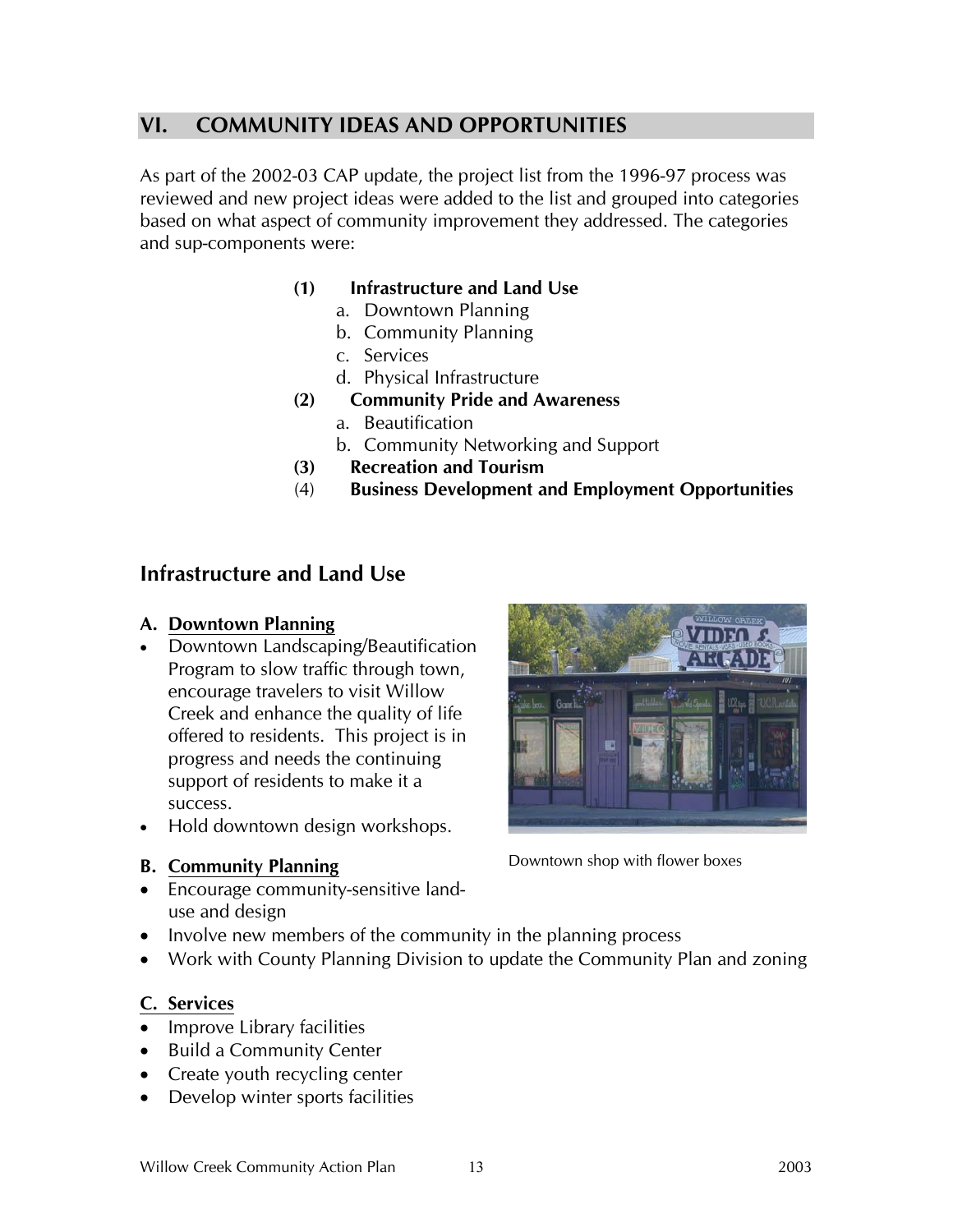- Local internet access utilizing a local number
- Make all local schools a high priority
- Veterans Facility
	- o Memorial
	- o Housing for Veterans (There is an offer to donate a 7 acre piece of property with a house for such a facility)

### **D. Physical Infrastructure**

- Build a Water and Power Company
- Facilitate more discussion on community wastewater system
- Start a Willow Creek High School to keep students in the community instead of losing them to schools on the coast
- Modern motel and/or resort
- Make airstrip legal (waivers)
- Construct more community trails
	- o Walking/hiking
	- o Pets
	- o Bicycles

### **Community Pride and Awareness**

#### **A. Beautification**

• Facelift for downtown

### **B. Community Activities**

- Invite theater companies to perform in Willow Creek's downtown park
- Develop special seasonal events and promotions
- Improve community communication regarding local events

#### **C. Community Networking and Support**



Highway banner announcing a theater production

- Improve the health of community in general, for example identify would help people lead healthier, happier lives
- Start an adopt-a -Grandparent program
- Inspire more, new and varied public involvement
- Improvements to Hoopa High School
	- o Study how to improve the relationship between the high school and Willow Creek and other neighboring communities.
	- o Specific points of concern:
		- a) Parent involvement
		- b) Public perception of the "value" of education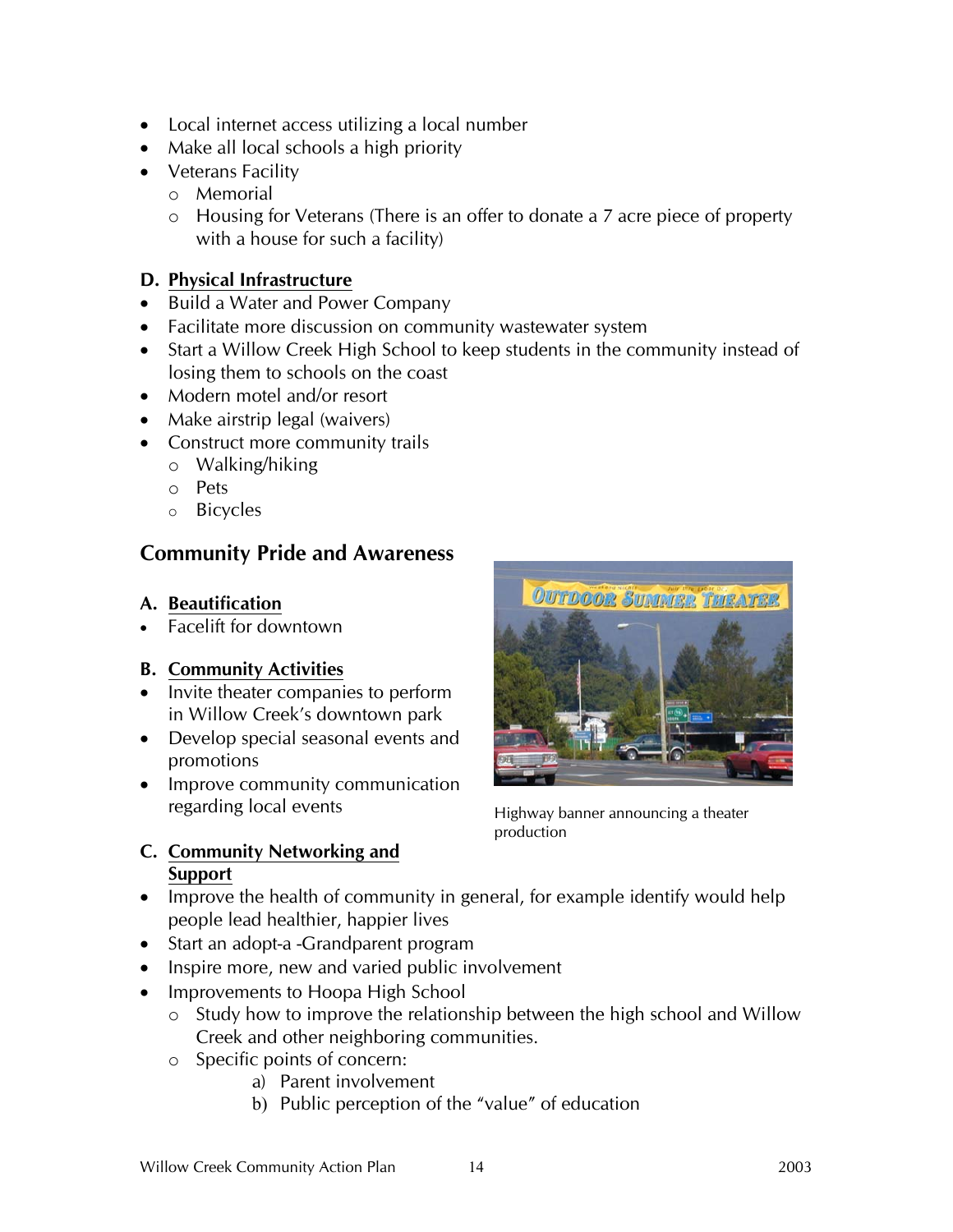c) Find out what the community-wide common core values and goals are.

### **Recreation and Tourism**

- Develop a "Big Foot Theme Park"
- Find funding for the position of Community Coordinator – "Welcome Wagon"
- Increase Trinity River promotion
- Create more river and local forest access

### **Business Development and Employment Opportunities**

• Develop new cottage industry/home-based businesses



Downtown mural of rafters on the Trinity River

- Organize a volunteer group with expertise in business finance and grant writing skills
- Develop a "Satellite Office Complex" for regional companies
- Find a space for a small business incubator
- Create and effective local "Merchants' Association"
- Create a cooperative retail space for locally produced products
- Increase the hardwood marketing effort
- Increase sources of financing for local businesses
- Open a "Business Resource Center"
- Increased agricultural opportunities
- Focus on furniture manufacturing
- Start a artists marketing cooperative
- Lobby the County to use some of the \$20 million Headwaters fund to support the Humboldt County prosperity plan
- Focused "effort" on improving retail business, e.g.:
	- o More new and improved retail business providing a full spectrum of goods
	- o Market study determining business feasibility
	- o Improve relationships with regulatory agencies
- Investigate Internet e-commerce development possibilities (high speed internet connection is mandatory for this and other endeavors)
- Encourage County agencies to be more citizen and community friendly (Need more of a "how can I help you?" attitude)
- Need smaller trade outlet store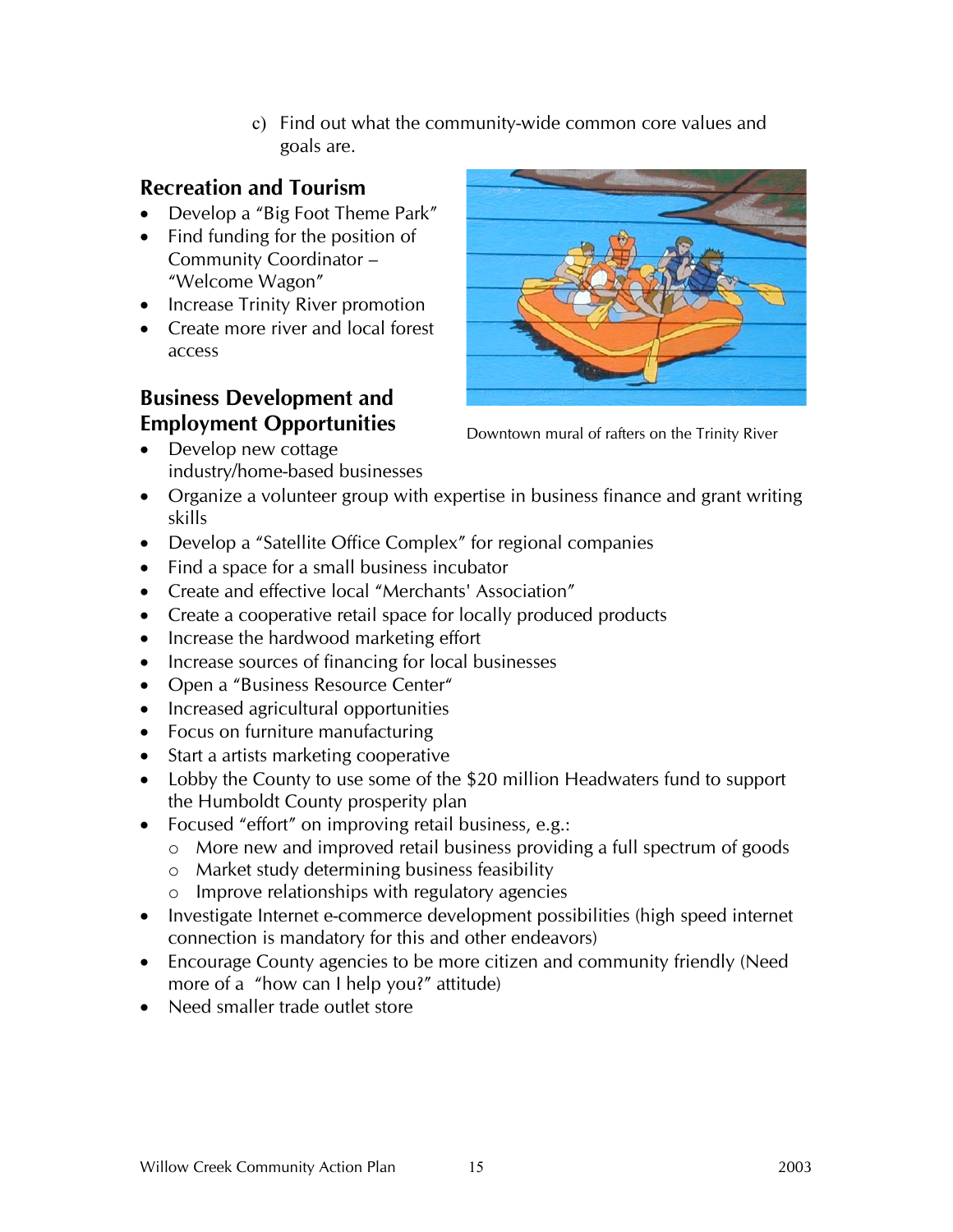### **APPENDICES**

### **APPENDIX A: Participant List**

Albert & Frances Hodgson Ann Barland Ben Shepherd Bill Peckham Bob Rickard Brian Bottemiller Charlie & Jenny Page Chris Plocher Duane Sherman E. B. Duggan Ellis Corkern Euo Dobrec Guy J. Conversano, Jaques Neukom Jean Vaughan Joan Briggs Josh Mc Knight Judy Bushy

Karen Madsen Lorraine Zack Louis Walton Marc Rowley Margaret Wooden Michael Davis Nita Rowley Norm & Sherrill Evans Patrick Bryant Patrick & Katherine Shannon Peggy & Jess Garst Robin Hodson Steve Paine Tom O'Gorman Tyler Holmes Violet & Aurthur Tonkin

#### **Acknowledgements:**

A special thanks to:

- Marc Rowley for his contributions to the accomplishments section of the CAP and help with editing.
- \* Terry Supahan for facilitating the meetings.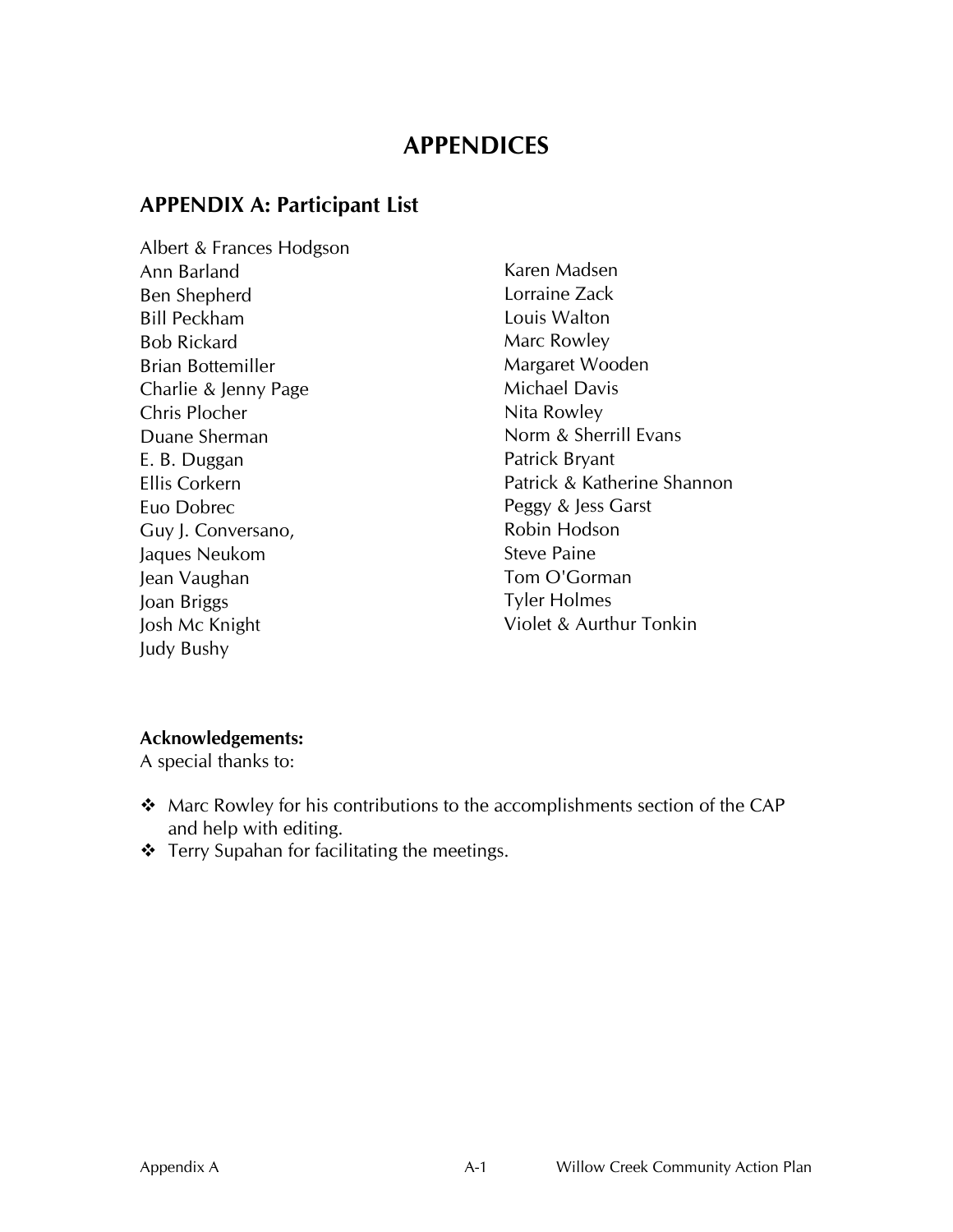### **APPENDIX B: Community Economic Principles**

Communities experiencing economic problems are in a hurry to do almost anything to improve local economic conditions. They may latch onto ideas they have heard about or projects they have seen in nearby towns. However, jumping from problem to solution without a real understanding of the problem and without exploring the range of potential solutions often yields disappointing results. To gain a better understanding of the economic climate in and around Willow Creek and to discover and evaluate promising opportunities, the planning group evaluated Business Opportunity Factors in Willow Creek and applied Economic Renewal Principles to the community before generating project ideas.

The economic development planning process was structured around four Economic Renewal Principles: Plug the Leaks, Support Existing Business, Encourage New Enterprise, and Recruit Compatible Business. "These Principles are the fundamental elements of economic renewal because communities that look first to their own resources, skill, and unique opportunities find out that they themselves hold the keys to their economic engines. There are many important factors of economic activity, including government and industry, but towns that wait for outside answers may stall or even die" (Small Business Administration).

With an understanding of these principles, the condition of the local economy was assessed by examining five factors that shape business opportunities. These factors access to capital, business environment, infrastructure, human resources and quality of life – have a significant affect on a community's ability to stimulate economic activity. The importance of each factor is described briefly below. This is followed by the working group's analysis of the problems, needs, assets, and windows of opportunity within each factor.

### **A. Access to Capital**

This factor includes such issues as:

- The ability of local or incoming businesses to obtain financing;
- Who lends money, where they are located, and what amount of money is available in what form;
- How profits from local land and labor are reinvested in local business opportunities.

*Importance:* The availability of money and the terms by which a business can borrow money are directly related to the amount of new or sustained business activity in the community. The economic climate in a region, bank lending policies, and the competition between banks affect the ability of local business to find start-up capital, working capital, or money to expand. The issue of access to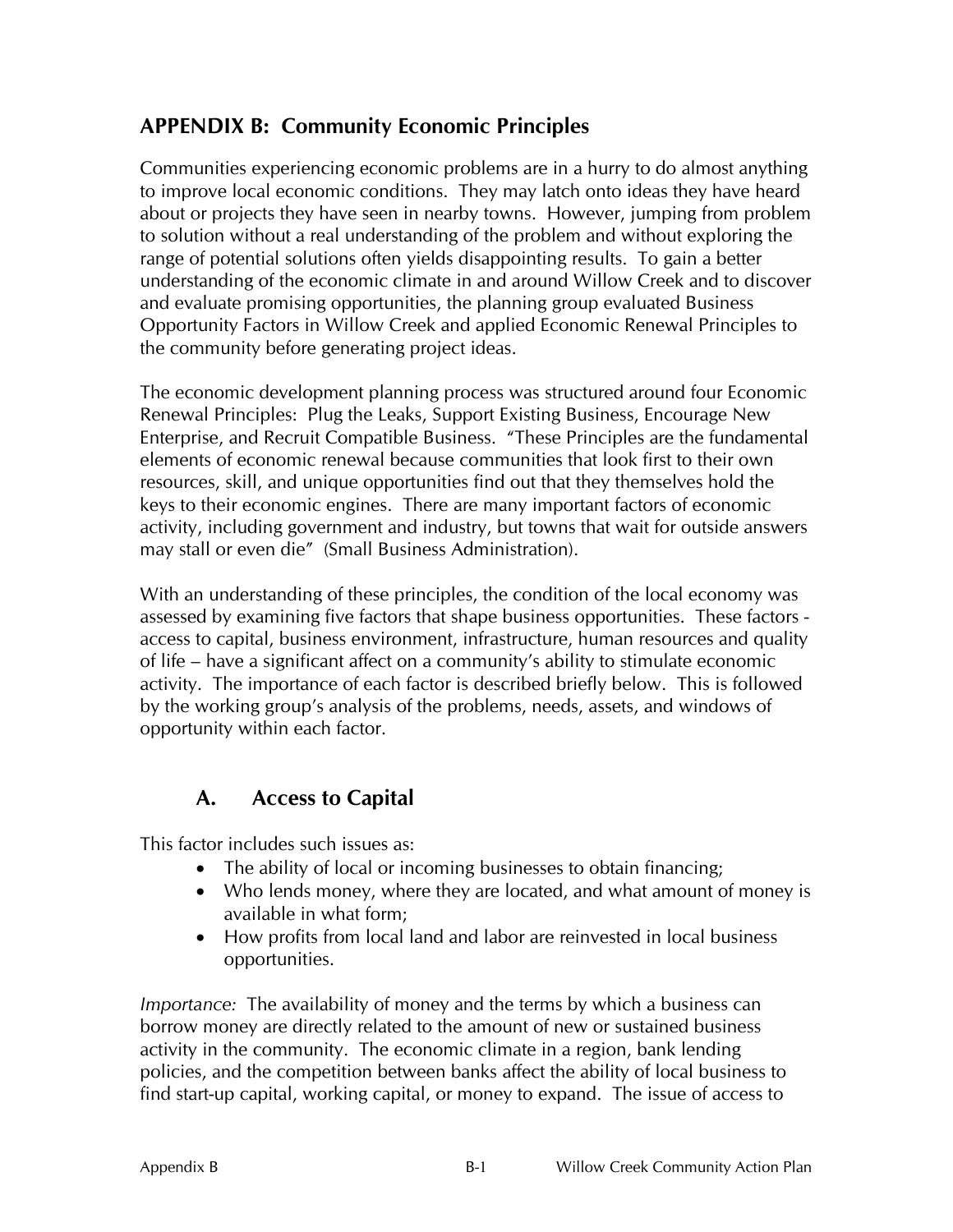capital includes three components: 1) how does money flow into and out of a community, 2) who provides capital, and (list): 3) what lending practices do local businesses face?

#### *Local Commercial Banks:*

**Coast Central Credit Union** 

• P.O. Box 956 Willow Creek, CA 95573 (916) 625-3128

**Humboldt Bank** 

• 39171 Hwy. 299 Willow Creek, CA 95573 (916) 629-2125

#### *Local Economic Development Organizations:*

**Arcata Economic Development Corporation** 

• 100 Ericson Court Arcata, CA 95521 (707) 822-4616

**Redwood Region Economic Development Commission (RREDC)** 

• 520 "F" Street Eureka, CA 95501 (707) 445-6915

#### **Small Business Development Center**

• 207 Price Mall Crescent City, CA 95531 (916) 464-6008

### **B. Business Environment**

The local business environment is made of:

- Attitudes people have toward the local business community and economic development efforts;
- Their beliefs about the failure rate of local businesses;
- Their perception about the number of businesses starting up or relocating in town.

*Importance:* The business environment directly affects the confidence of business owners and employees. A supportive, community-wide attitude toward the business community is considered a good business environment. The smaller the business, the more likely it is to be influenced by the owners' and employees'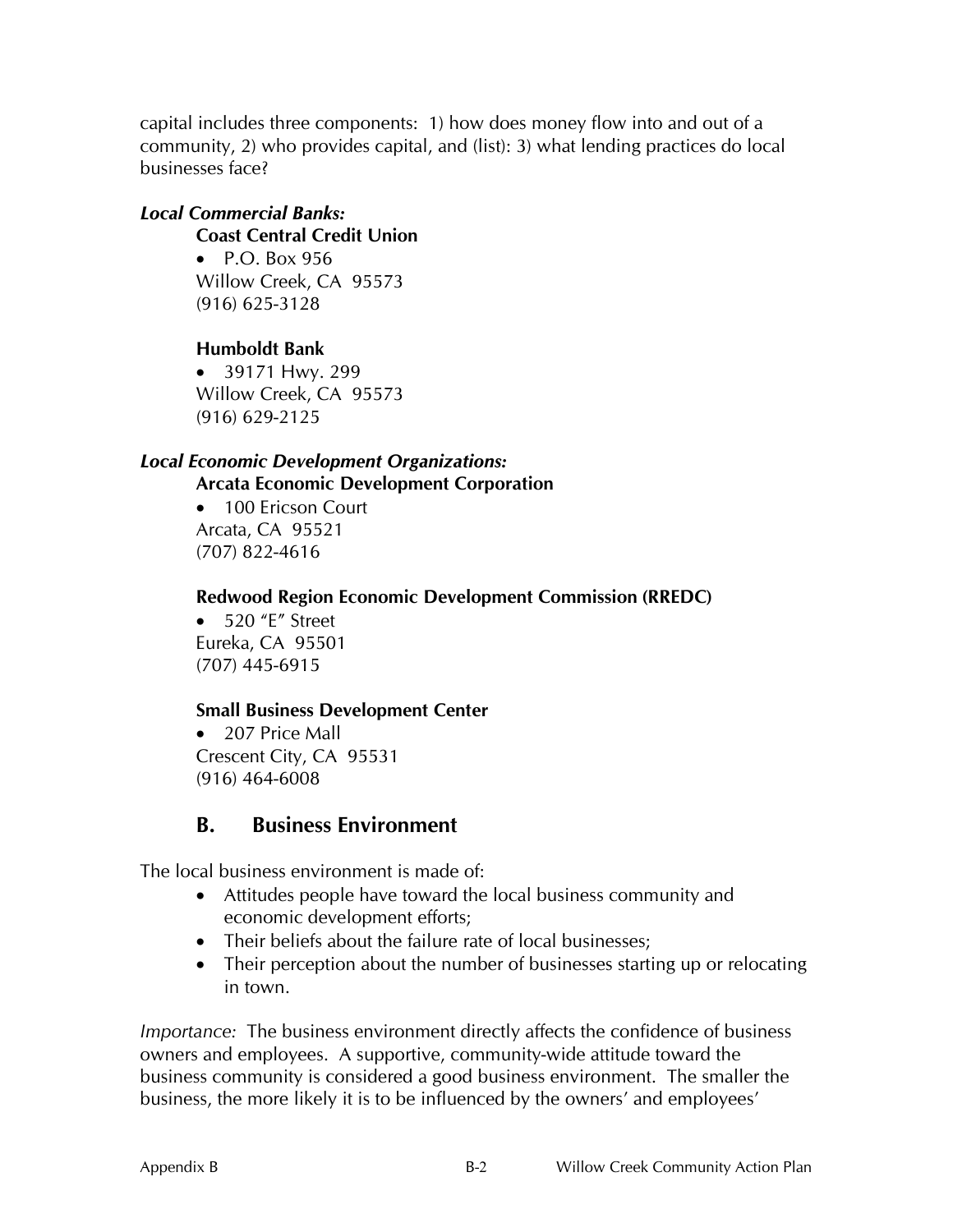perceptions of the condition of the local economy. If businesspeople and potential entrepreneurs are hopeful about the future, they are more likely to start a new business or expand an existing one. If there is a feeling of uncertainty or despair, businesses are more likely to "hold on to what they've got" or even "get out while they can".

### **C. Infrastructure**

The following items are part of a community's infrastructure:

- Public facilities, such as streets, utilities, water, and waste disposal;
- Public services, such as fire protection, police, social services, and education;
- Health care, recreation, and communication systems.

*Importance:* Essential to the prosperity of any community are reliable roads, bridges, water, and sewer systems, and other public facilities. These are the community's lifelines. A healthy economy depends on adequate community facilities. Sound physical infrastructure generally is a necessary condition for sustained economic development. Sound Social infrastructure builds a community's capacity to direct its future.

### **D. Human and Natural Resources**

This factor includes skills, education, and traditions in the community, as well as materials and resources for production and trade. Examples are:

- Local organizations and their activities;
- Skills and education in the community;
- Recycled materials and byproducts of certain activities, such as scrap metal and lumber;
- Renewable energy sources, native vegetation, climate, and other features unique to a given region.

*Importance:* Human and natural resources are fundamental elements of economic activity. Human ideas and skills plus natural features and production opportunities create "local" economies – the collection of local enterprises for community well being. A local example of this is the number of guides and adventure businesses in the Willow Creek area using the natural resources of this area. What other businesses could connect into these already established businesses?

Building skill levels and replenishing natural resources both contribute to the longterm integrity of communities and their economies.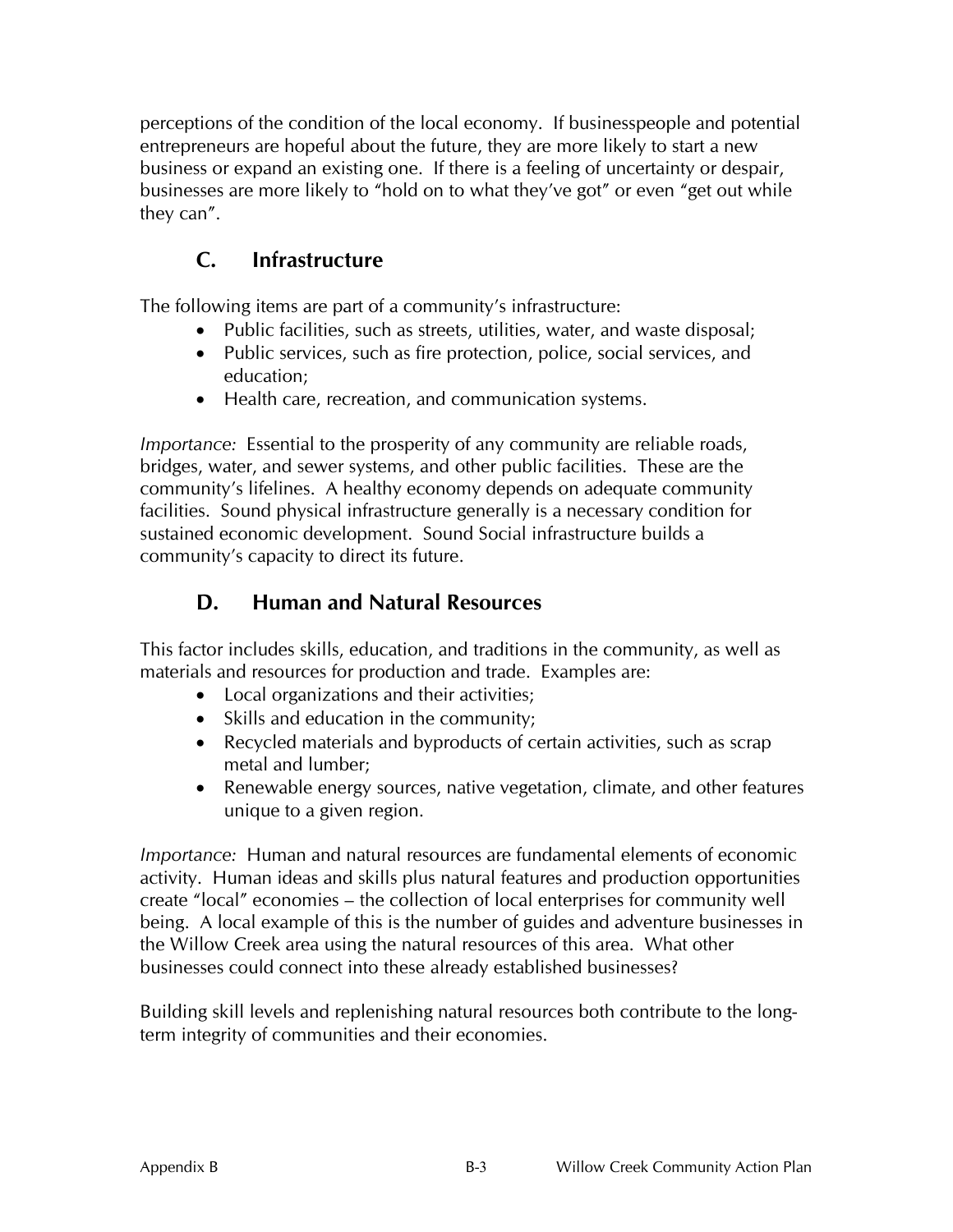### **E. Quality of Life**

*Definition:* Quality of life includes the following community characteristics:

- Arts and cultural assets;
- Clean air and water;
- Recreational resources:
- Community heritage;
- Cost of living:
- Community safety
- Housing quality.

*Importance:* Quality of life influences family location decisions, commercial investment priorities, and the degree of public participation in local issues. Numerous studies on business location decisions have also indicated that quality of life plays a key role in corporate decision making.

*Source: Summarized from Business Opportunities Workbook, A Rural Revitalization Program for Community Leaders, Second Edition. (US Small Business Administration)*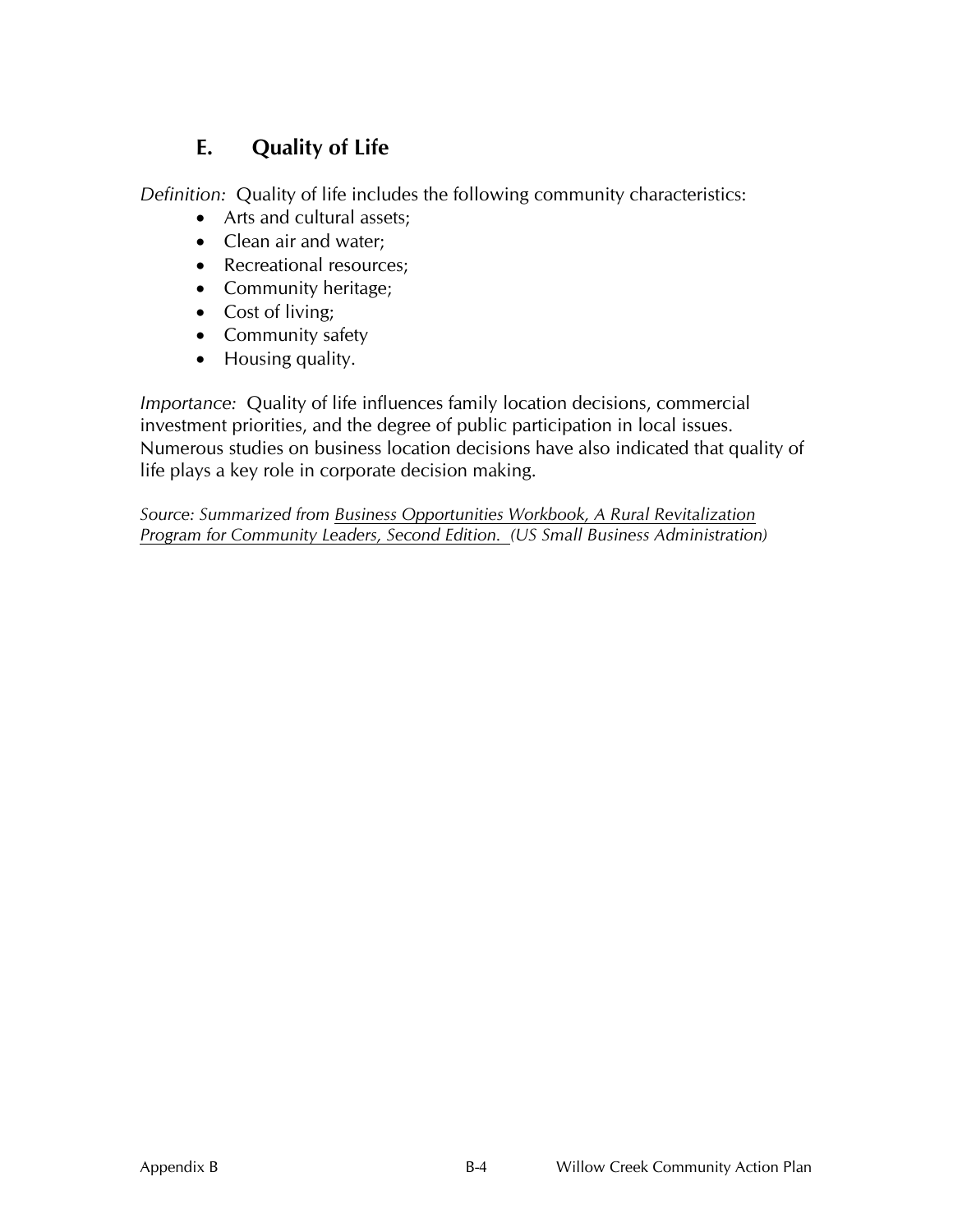### **APPENDIX C: Humboldt County Resource Kit**



#### **Who We Are:**

The Humboldt County Community Development Services Department is responsible for protecting the public health, safety, and welfare. This is accomplished through building permit review and inspection, planning and development review and approval, maintaining the County's general plan, administering economic development grants and programs, and overseeing staff management of the Local Agency Formation Commission (LAFCO) which reviews proposals for changes in boundaries of cities and special districts in the County.

#### **Our Mission:**

"In partnership with the people of Humboldt, and under the guidance of policy makers, we apply professional community development skills, consistent with regulations, to promote the welfare of our citizens, the growth of our businesses and the sustainability of our communities".

#### **Organizational Divisions:**

The Community Development Services Department is made up of the following divisions:

• *Building Division:* 

The Building Division is located in the Community Development Services office on the corner of H and Harris Streets. This department includes two sections: Building Inspections and Development Assistance. These two sections respectively; ensure compliance with building codes and ordinances; and provide necessary services to permit applicants.

• *Economic Development:*

The Economic Division is located at 520 E Street, Eureka, in the Redwood Region Economic Development office building. The Economic Development Division acts as the liaison for the County in coordination and representation for a number of economic and community development issues

• *Planning Division:* **The Planning Division is located in the Community Development** Services office on the corner of H and Harris Streets. This division is responsible for planning and facilitating land use development based on the policies of the General Plan, Community Plans, County Codes and Ordinances as well as State and Federal regulations.

• *LAFCO:* 

The Local Agency Formation Commission (LAFCO) reviews proposals for changes in boundaries of cities and special districts in the County.

#### **Communication Information:**

#### *Physical Address:*

*Send correspondence to, or stop by the following address:*  Community Development Services County of Humboldt 3015 H Street Eureka, CA 95501-4484 Our offices are located in the Henderson Center area on the corner of H and Harris Streets.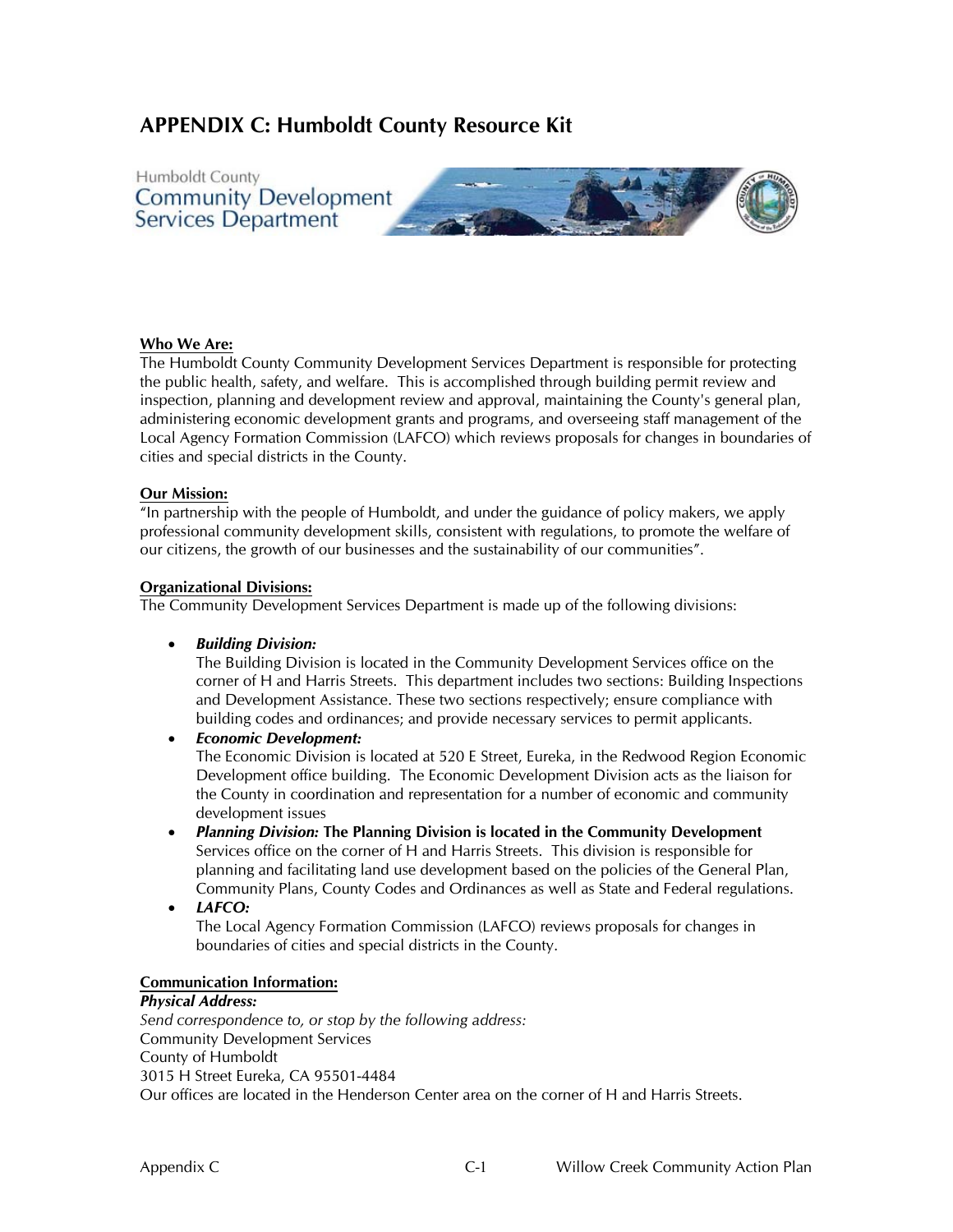#### *Important Phone Numbers:*

The office is open to the public Monday-Friday from 8:30 to 5 PM

| <b>Building Division:</b>    | (707) 445-7245                                                                                  |
|------------------------------|-------------------------------------------------------------------------------------------------|
| Toll Free Building Division: | $(800) - 900 - 4034$                                                                            |
| <b>Economic Division</b>     | $(707)$ 445-7745                                                                                |
| <b>Planning Division:</b>    | $(707)$ 445-7541                                                                                |
| LAFCO:                       | $(707)$ 445-7508                                                                                |
| Inspection Request line:     | $(707)$ 4457244                                                                                 |
| Send Faxes to:               | $(707)$ 445-7446                                                                                |
|                              | Zone Phone (call this number to find out about the zoning of a specific parcel): (707) 445-7550 |

#### *Important Websites Addresses:*

Website to locate on-line community action plans: http://www.co.humboldt.ca.us/planning/planning/action\_plan.asp

Community Development Services: http://www.co.humboldt.ca.us/planning/

Prosperity! The North Coast Strategy - Humboldt County's Comprehensive Economic Development Strategy (CEDS). http://www.northcoastprosperity.com/index.html

Humboldt County Switchboard http://www.theswitchboard.org/

The Humguide http://www.humguide.com/

#### *Your District's County Supervisor***:**

Jill Geist825 5th Street Eureka, CA 95501 Phone: (707) 476-2395 E-mail: j.geist@co.humboldt.ca.us

#### *Staff Contact Information:*

Kirk Girard Director of Community Development Services - 268-3735

#### *Advance Planning:*

| Kirk Gothier | Assistant Planning Director and LAFCO Staff – District formation, district<br>boundary and sphere of influence questions. (707) 268-3725,<br>kgothier@co.humboldt.ca.us. |
|--------------|--------------------------------------------------------------------------------------------------------------------------------------------------------------------------|
|              |                                                                                                                                                                          |

Tom Hofweber Supervising Planner – Advance planning programs, GIS mapping. (707) 268-3738, thofweber@co.humboldt.ca.us.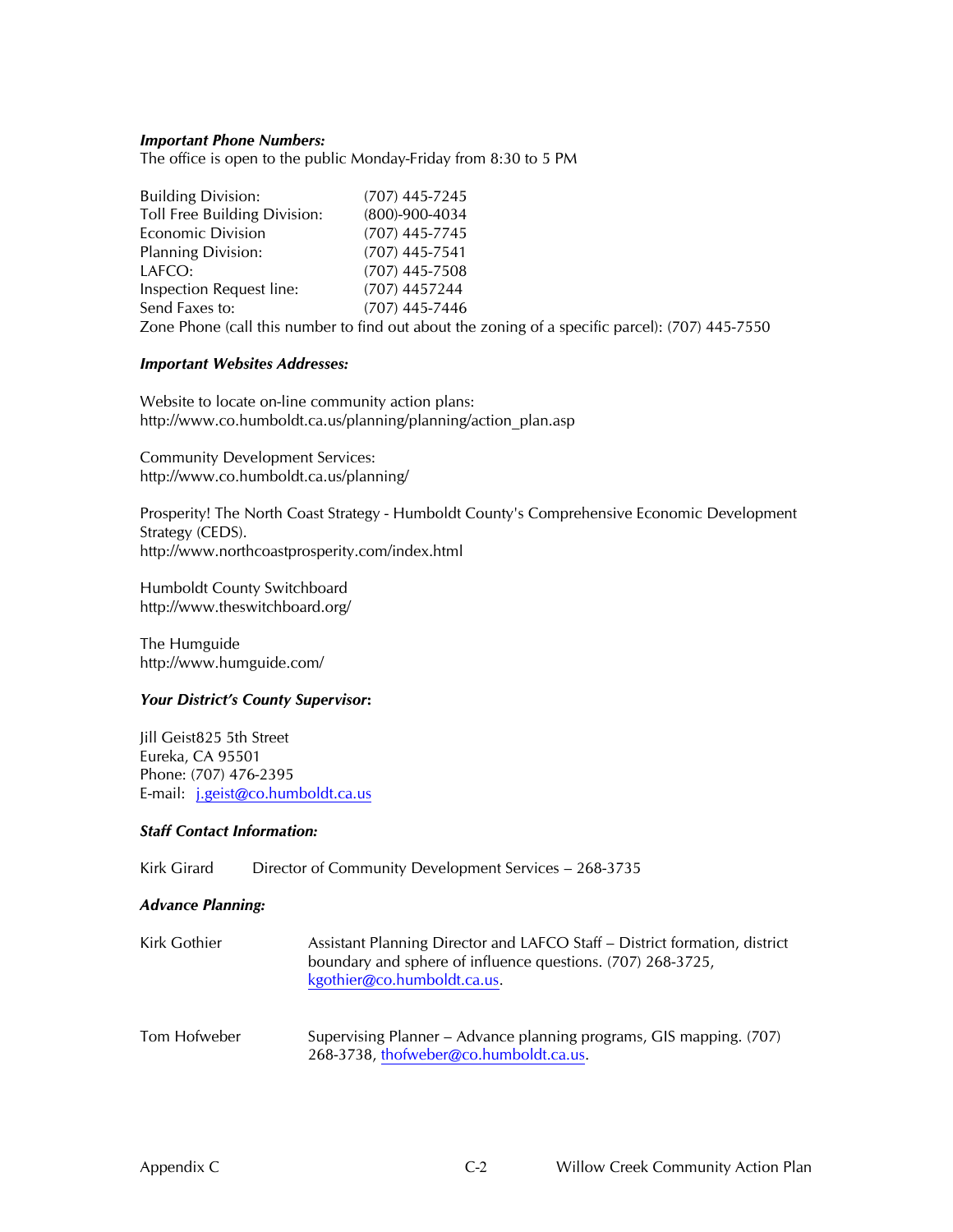| Martha Spencer               | Senior Planner – General Plan Update and Coastal Plan information. (707)<br>268-3704, mspencer@co.humboldt.ca.us.                       |
|------------------------------|-----------------------------------------------------------------------------------------------------------------------------------------|
| Michael Richardson           | Senior Planner – Current planning General Plan Update, and Housing<br>Element questions. (707) 268-3723, mrichardson@co.humboldt.ca.us. |
| Michael Wheeler              | Senior Planner – Current Planning, General Plan Update, and surface<br>mining questions. (707) 268-3730, MWheeler@co.humboldt.ca.us     |
| Cybelle Immitt               | Planning Technician - Community Action Plan Coordination. (707) 268-<br>3736, cimmitt@co.humboldt.ca.us                                 |
| Claude Young                 | Code Enforcement Officer - Code violation enforcement questions. (707)<br>268-3702                                                      |
| <b>Economic Development:</b> |                                                                                                                                         |

| Paula Mushrush    | Community Development Coordinator – community block grant funding<br>information. (707) 445-7746, pmushrush@co.humboldt.ca.us. |
|-------------------|--------------------------------------------------------------------------------------------------------------------------------|
| Jacqueline Debets | Economic Development Coordinator - (707) 445-7745,<br>jdebets@co.humboldt.ca.us.                                               |

#### *Public Works:*

Allen Campbell: Director 1106 2nd Street Eureka, CA 95501 Phone: (707) 445-7491 Fax: (707) 4457409

#### **Community Action Plan vs. Community Plan:**

A *"Community Action Plan"* is an optional document which can be used as a guide for future economic development and community enhancement projects. The ideas outlined in this kind of plan are intended to be carried out by community members with assistance from the appropriate government and non-government agencies. This plan does not need to be adopted by the County Supervisors. This plan can also be used as a tool for leveraging funding.

A *"Community Plan"* is a component of the County general plan, which is a State mandated planning document that is a long-range statement of public policy for the use of public and private lands. This document has to be adopted by County Supervisors and is then used as a guide for future land use and community development, and is primarily implemented through zoning. Please refer to the attached map, "Willow Creek Area Zoning", to see zoning designations around the town of Willow Creek. For an explanation of the zoning abbreviations please go to: www.co.humboldt.ca.us/planning/zoning/Zoning/. You will find the list of Principal and Combined Zones within Chapter 1 - General Provisions, section 311-6.

The County Planning Division is in the process of updating the County General Plan. The exact procedure for updating individual community plans is being developed. If you are interested in learning more about our progress please contact us at, (707) 445-7541 or visit the "General Plan Update Home Page" at: website at: http://www.planupdate.org/.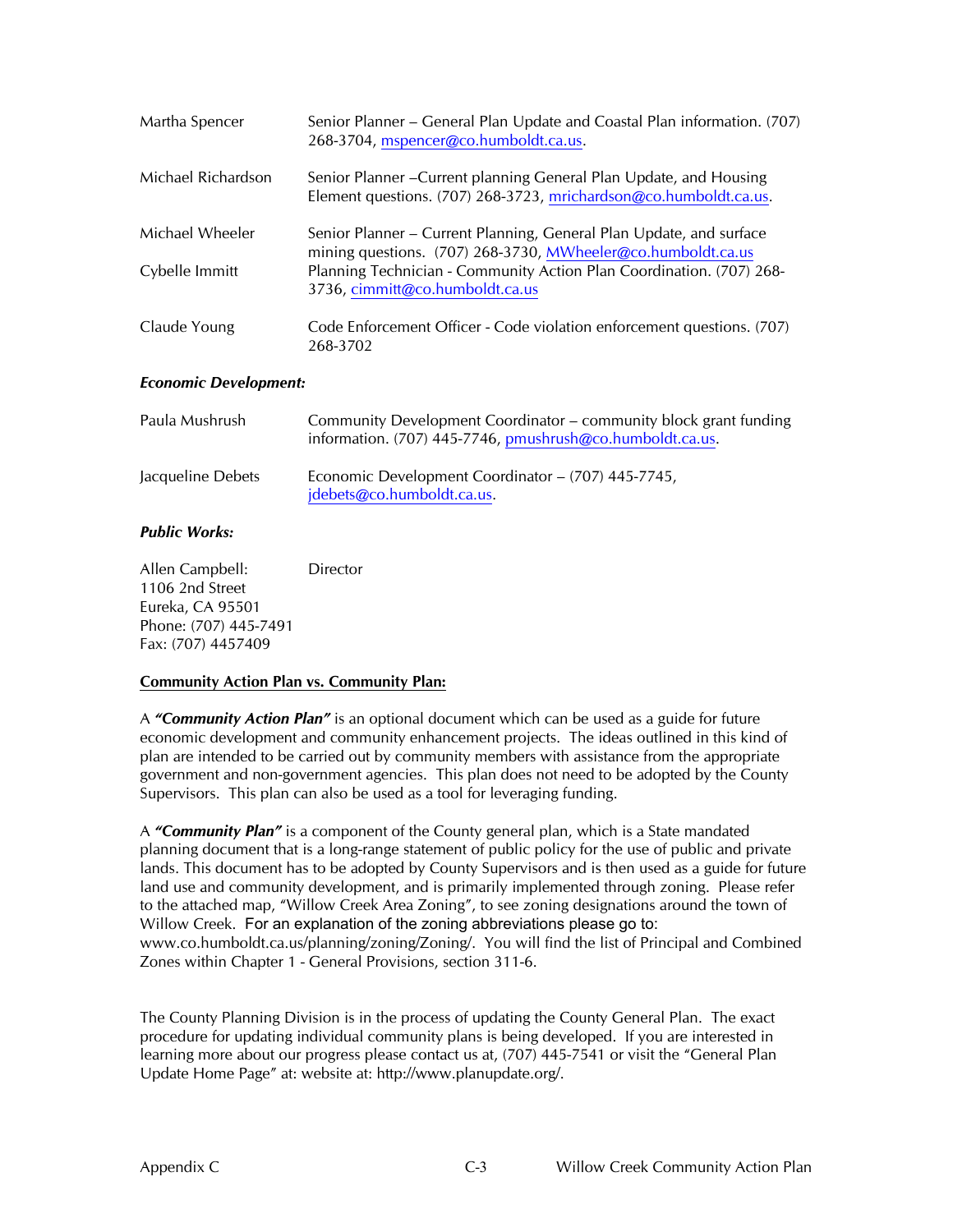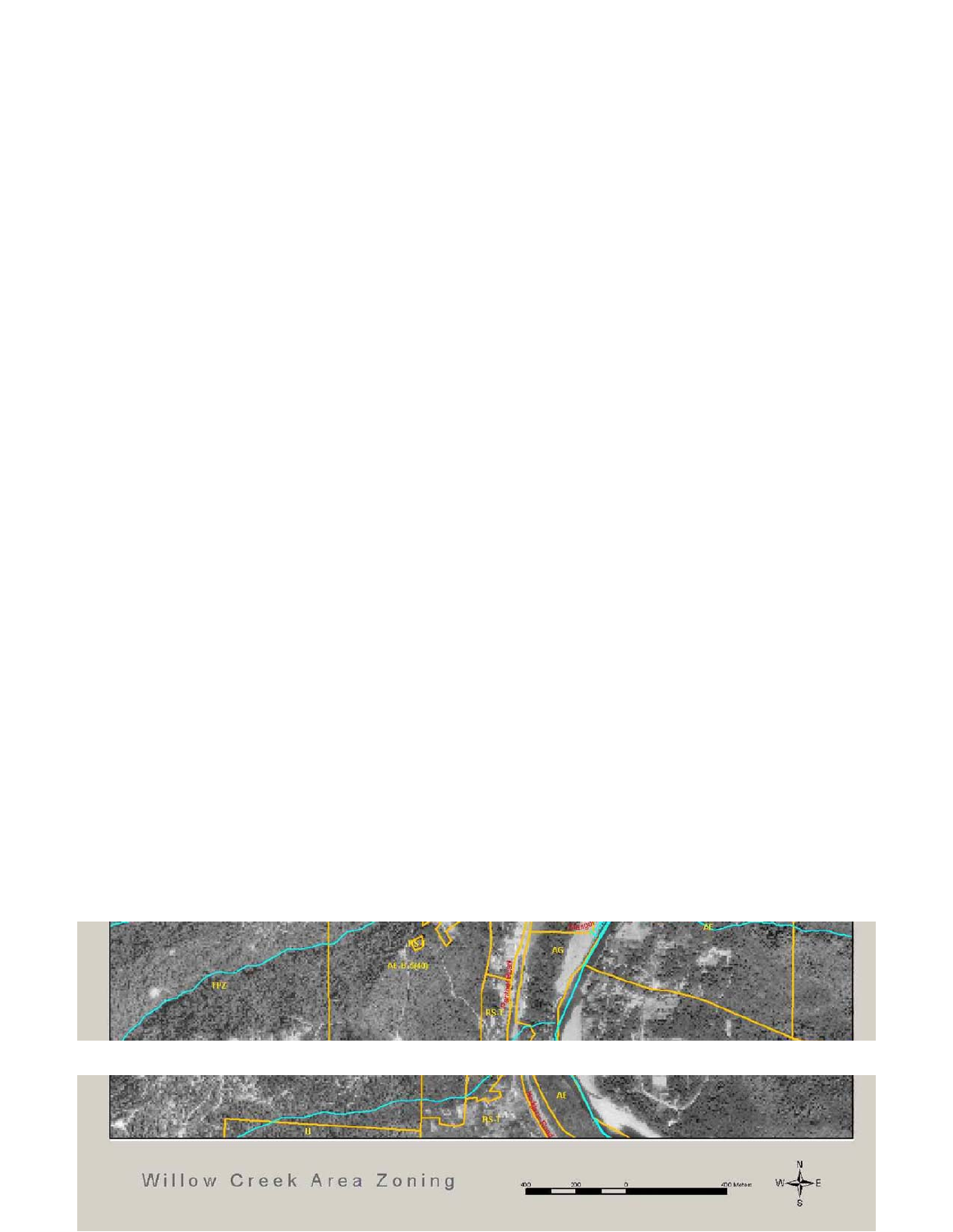### **APPENDIX D: Community Economic Development Tool Kit**

#### **7** *Secrets to Coping with Change in Small Towns*

**Secret 1:** *Positive Attitude* **-**Community Leadership is more important than location, and community attitude is more important than size. Community must have a positive yet realistic attitude to promote development.

**Secret 2:** *Entrepreneurial Spirit* **-**Communities must be creative and encourage risk taking. Business and government work together in a partnership that attempts to innovate new approaches to development.

**Secret 3:** *Bias for Action* **-**Communities cannot wait for help from the outside, nor can they just talk about doing something. Rather, they must take action, gain widespread involvement, and pick projects that succeed. While active communities may take on risky projects, they are willing to learn from failures and avoid projects where failure will devastate the community.

**Secret 4:** *Focus on Controllables* **-**Successful communities cope with change by directing their efforts toward outcomes they can control rather than worrying about forces they cannot control.

**Secret 5:** *Plan for Development* **-**Communities that recognize change realistically assess their weaknesses and strengths, and base a plan of action on that assessment. Their plan of action is specific with regard to expected outcomes, costs, time, and responsibility.

**Secret 6:** *Strategic Outlook* **-**A community that recognizes future opportunities and threats is better equipped to realize a preferred future. Like a business, communities should be aware of their competitive position and plan accordingly.

**Secret 7:** *Vision for the Future* -Communities must have a long range vision of what they would like to be, and that vision must be shared and supported throughout the community.

*Source: Heartland Center for Leadership Development, Lincoln, Nebraska, 1984.*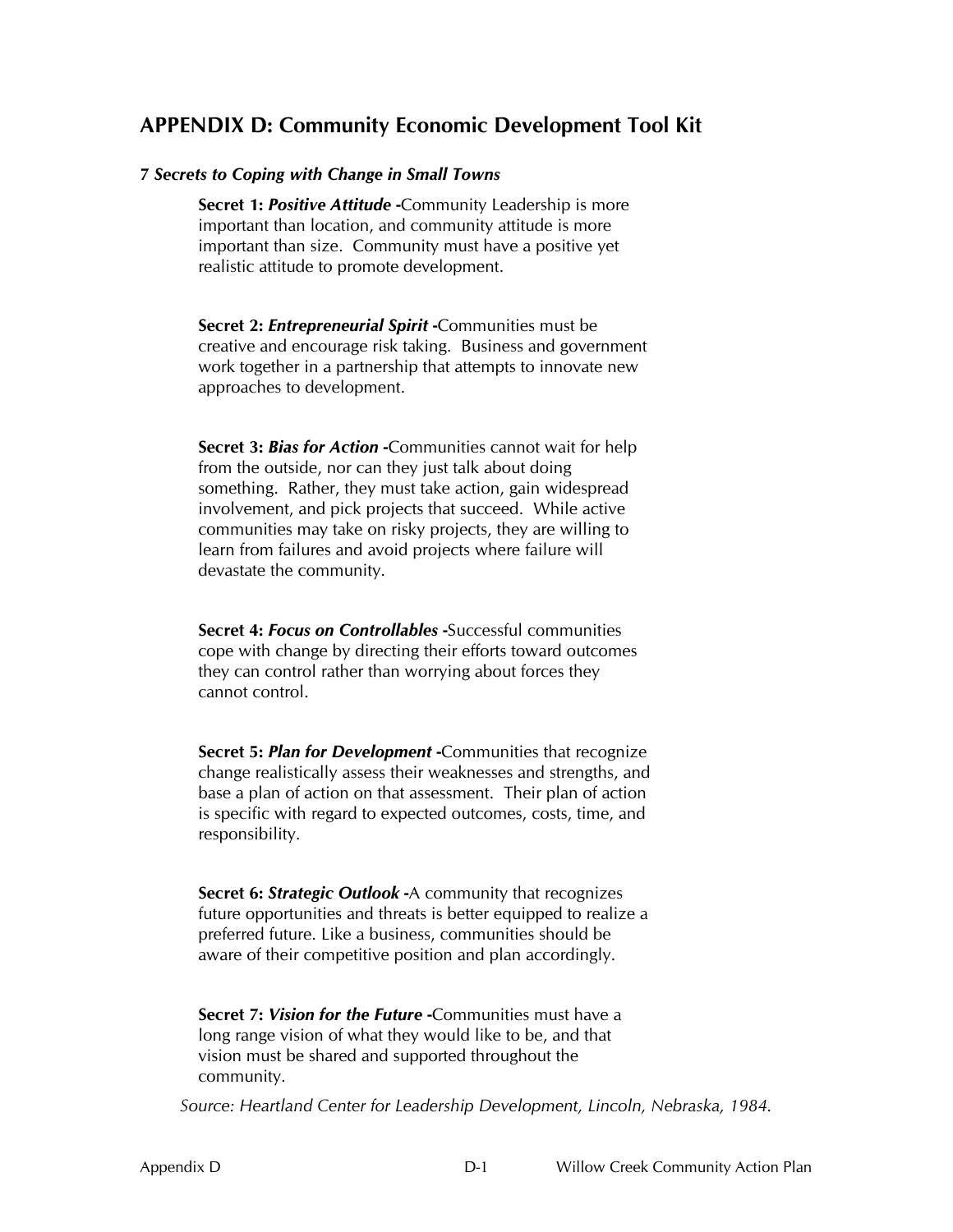#### *20 Clues to Rural Community Survival*

*Resulting from an extensive study of community dynamics in the Great Plains States, sociologists Milan Wall and Vicki Luter believe the following traits to be found in communities with the will to survive.* 

- 1. Evidence of community pride.
- 2. Emphasis on quality in business and community life.
- 3. Willingness to invest in the future.
- 4. Participatory approach to community decision-making.
- 5. Cooperative community spirit.
- 6. Realistic appraisal of future opportunities.
- 7. Awareness of competitive positioning.
- 8. Knowledge of the physical environment.
- 9. Active economic development program.
- 10. Deliberate transition of power to a younger generation of leaders.
- 11. Acceptance of women in leadership roles.
- 12. Strong belief in and support for education.
- 13. Problem-solving approach to providing health care.
- 14. Strong multi-generational family orientation.
- 15. Strong presence of traditional institutions that are integral to community life.
- 16. Attention to sound and well-maintained infrastructure.
- 17. Careful use of fiscal resources.
- 18. Sophisticated use of information resources.
- 19. Willingness to seek help from the outside.
- 20. Conviction that, in the long run, you have to do it yourself.

*Source: Heartland Center for Leadership Development, Lincoln Nebraska, 1987*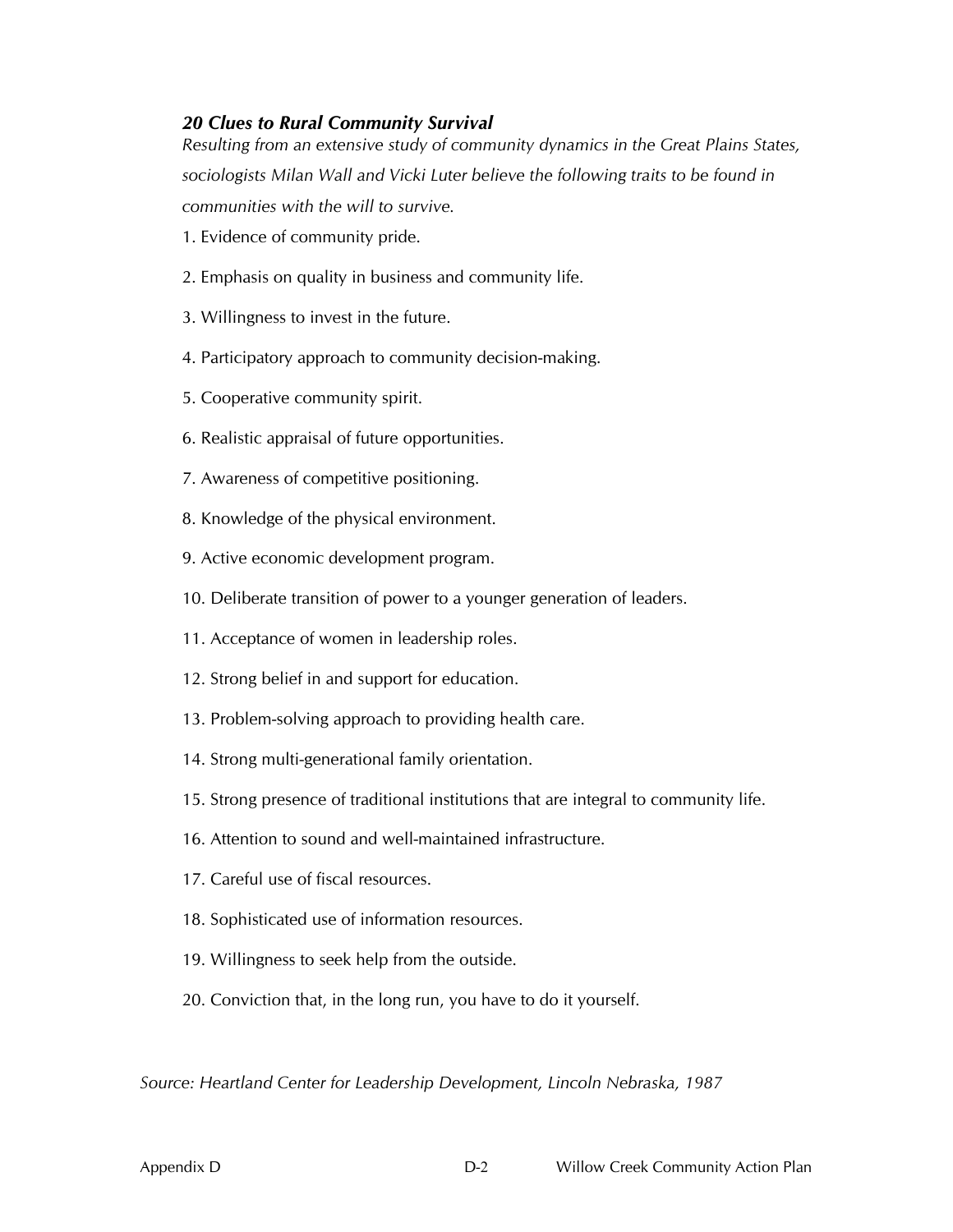#### **PREVENTION STRATEGIES FOR MINIMIZING BARRIERS TO COLLABORATIVE BUILDING**

1. Keep the commitment and activities simple at first. Move through each stage of developing the collaboration only when members are ready.

2. Make clear communication a priority. Communicate with all members regularly and avoid assuming that the members are informed on collaboration business.

3. Spend time getting to know the other members. If most members do not know each other, schedule time for information sharing and team-building at early meetings.

4. When new members join the collaboration, make an extra effort to include them in the social and business activities of the group. People who are new often remember the little acts of courtesy and hospitality that helped them feel welcomed.

5. Encourage members to be "up front" about their needs. Set up win/win situations so that members' needs can be met whenever possible.

6. Don't avoid turf issues and hidden agendas. Encourage negotiation and communication among member organizations that are in conflict. Bring in outside experts if necessary.

7. Develop clear roles for members and leaders. Develop written statements that document commitments expected of participants.

8. Plan activities that are fun. Celebrate the accomplishments of the collaboration. Recognize the contributions of the members and reward their accomplishments.

Of course, problems will occur from time to time. When they do, deal with them as quickly as possible. When a problem is not attended to immediately, it will become worse. People often ignore problems, hoping they will go away by themselves--but they rarely do! Problems often become more apparent after the newness of the collaboration wears off and the group begins to tackle larger and more difficult projects.

*Adapted for The Community Collaboration Manual for the National Assembly of the National Voluntary Health & Social Welfare Organization, January 1991, pgs 29 & 30.*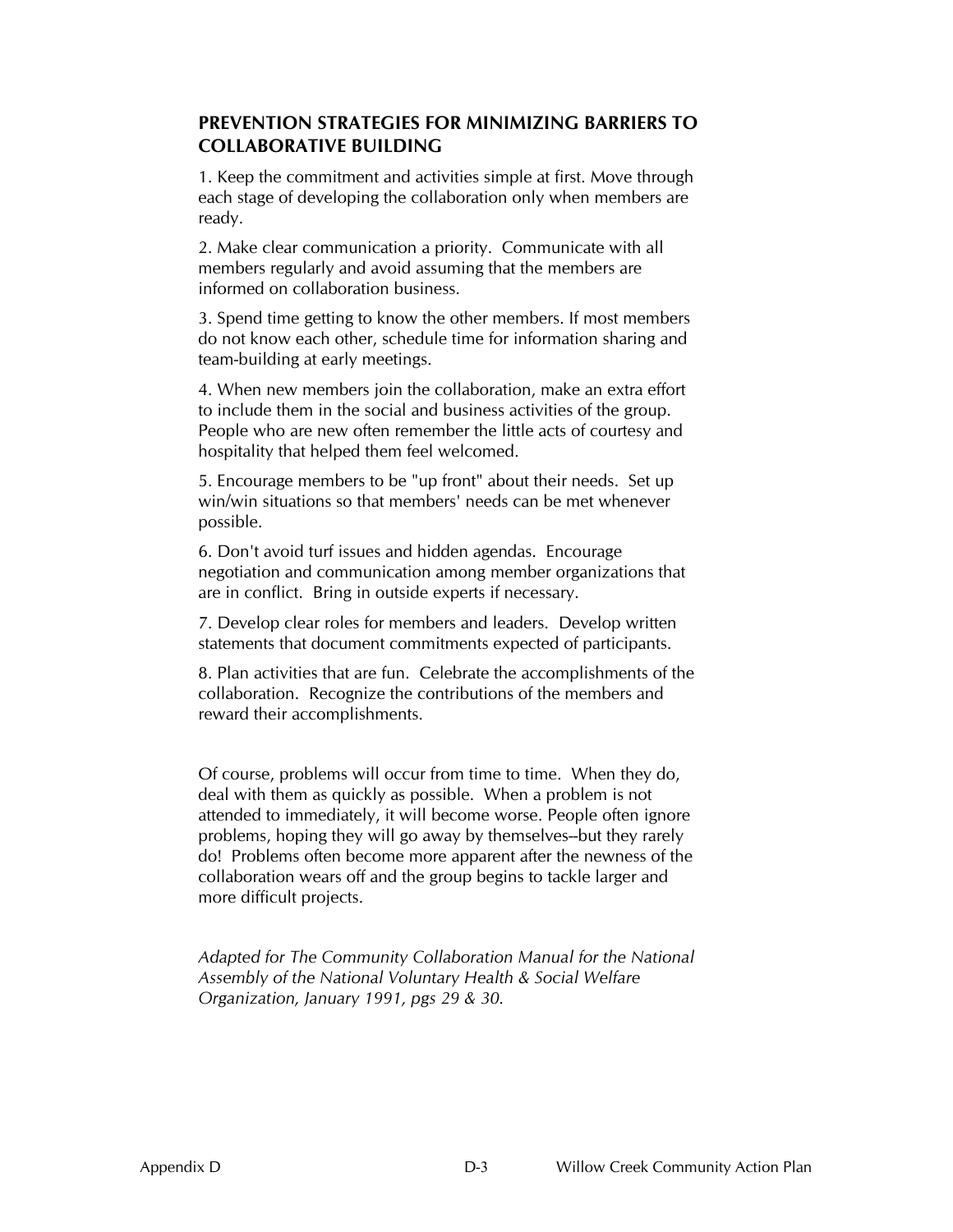#### **THINGS THAT BUILD A GROUP**

- 1. Humor.
- 2. Starting on time.
- 3. Short meetings.
- 4. Fun.
- 5. Compromising.
- 6. Similar backgrounds.
- 7. Common goals.
- 8. Enthusiasm.
- 9. Cooperation.
- 10. Assigning a leadership role on a temporary basis (rotating facilitator).
- 11. Having clear goals that are understood by all.
- 12. Alternative ideas.
- 13. Consensus decision-making.
- 14. Respect. 15. Defined roles. 16. Commitment. 17. Flexible structuring. 18. Support for others. 19. Facilitation rather than leadership 20. Initiative. 21. Cooperation. 22. Sensitivity to people's differing needs. 23. Trust. 24. Being process-oriented not taskoriented. 25. Listening 26. Following through and accepting responsibility.
- 27. Dealing with the affects of power differences on group process

*Adapted from Working Together: A Manual for Helping Groups Work More Effectively (University of Massachusetts: The Citizen Involvement Training Project (CITP) ) 1978, pgs 118 & 119*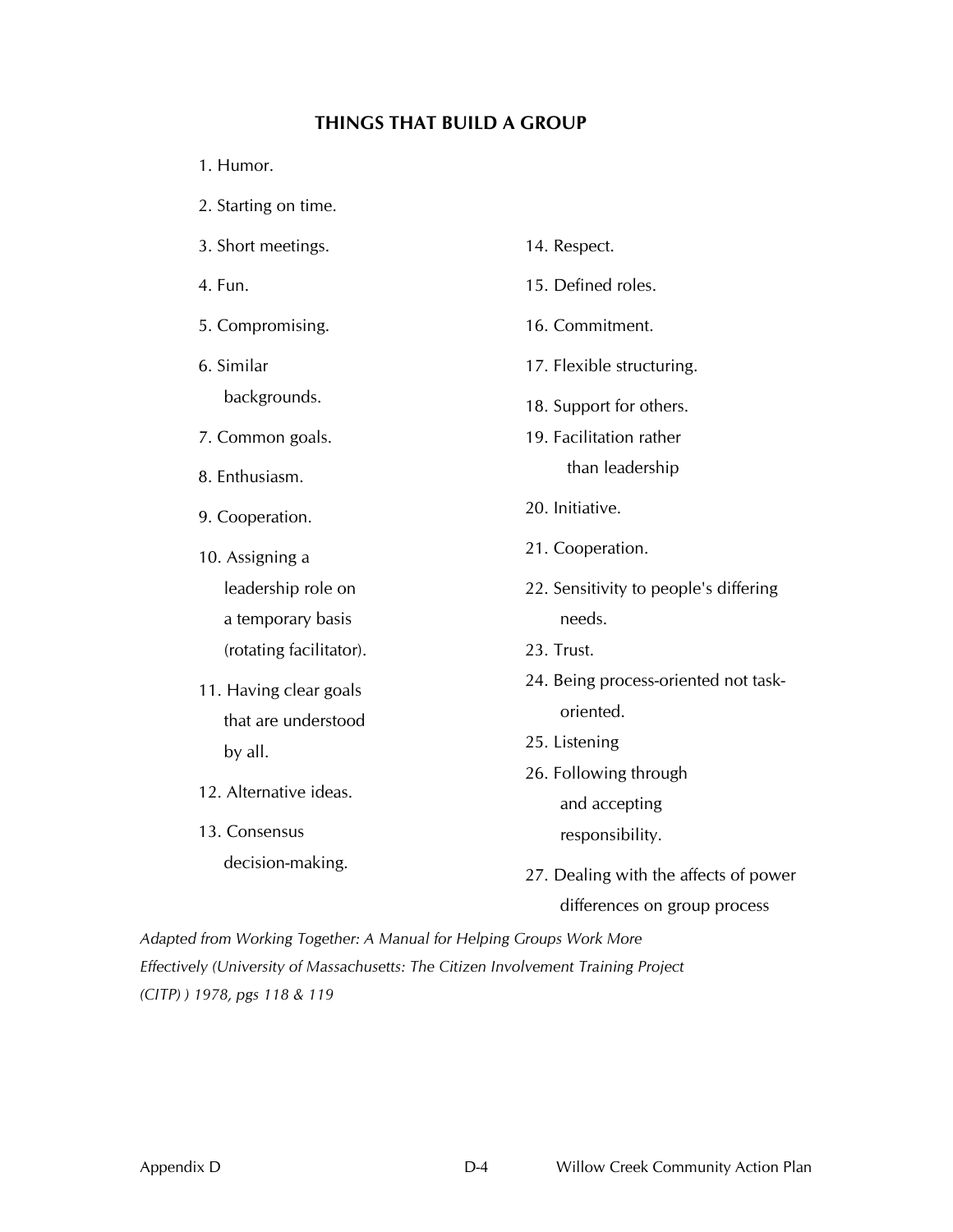#### **THINGS THAT BLOCK A GROUP**

- 1. Not listening.
- 2. Unclear issues.
- 3. Disorganized.
- 4. No facilitator.
- 5. No defined goals and objectives.
- 6. Not buying into goals and objectives.
- 7. Not being involved in decision-making.
- 8. Impatience with the group decision- making process.
- 9. Being afraid to speak up at a meeting because of what others might say
- 10. Using words and jargon that some members might not understand.
- 11. Lack of information.
- 12. Not listening to what others have to say.
- 13. Suppressing conflict.
- 14. Rejecting other's ideas without hearing them.
- 15. Animosity and dislikes in the group.
- 16. Lack of multilingual communication.
- 24. False humor or too much humor.
- 25. Inflexible group structure.
- 26. Lack of planning.
- 27. No prepared agenda.
- 28. Age group differences.
- 23. Lack of well-defined roles.
- 22. Hidden agenda/self-interest
- 21. Pushy people.
- 20. Ego.
- 19. Using Robert's rules.
- 18. Outside pressures.
- 17. Time Pressures.

*Adapted from Working Together: A Manual for Helping Groups Work More Effectively (University of Massachusetts: The Citizen Involvement Training Project (CITP) ) 1978, pgs 118 & 119.*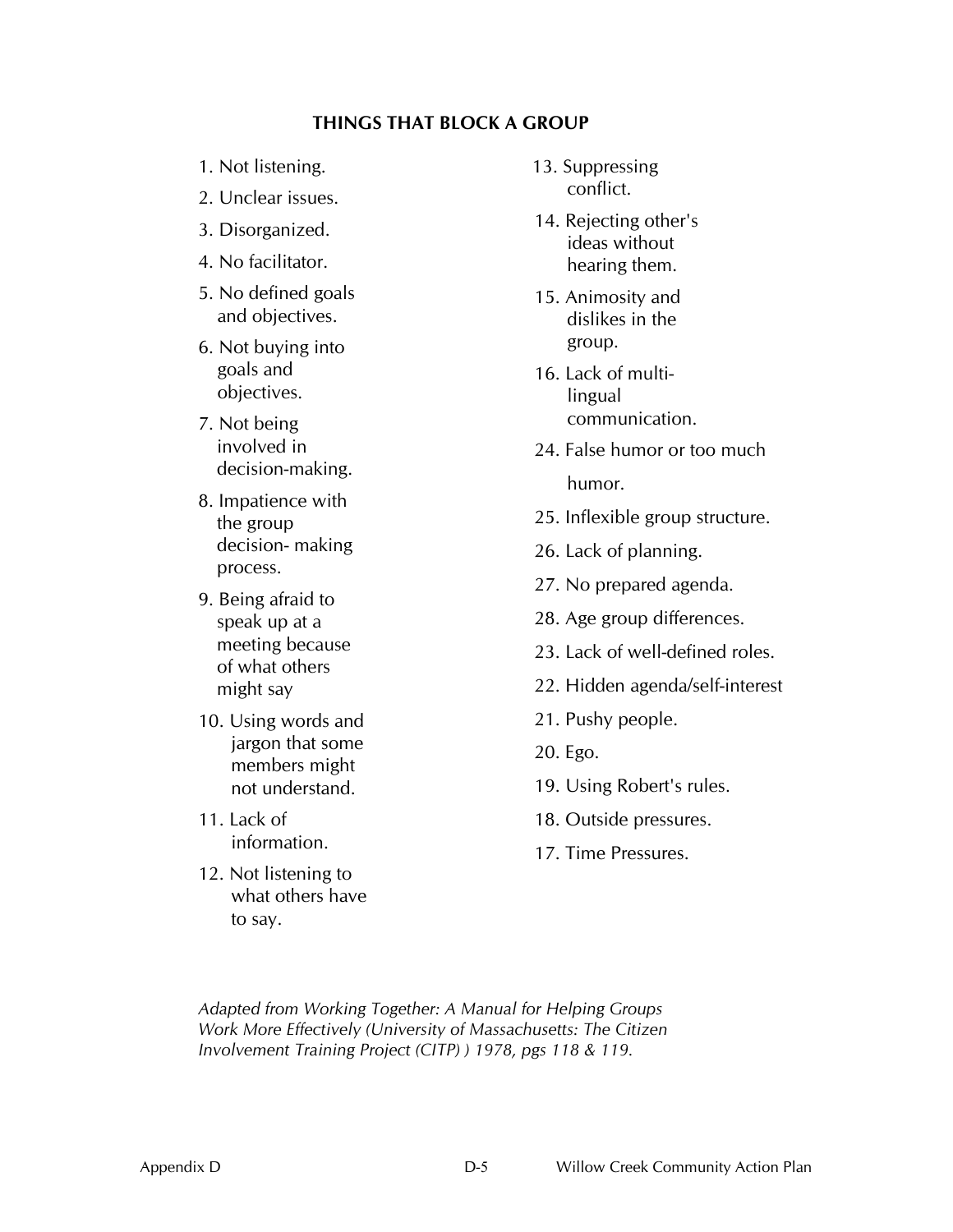North Coast

## Small Business Development Center

A Program of the North Coast Small Business Resource Center www.northcoastsbdc.org

520 E Street Humboldt: (707) 445-9720 Del Norte: (707) 464-2168

Eureka, CA 95501 Fax: (707) 445-9652

#### **Small Business Services**

*NCSBDC programs are available to all Humboldt and Del Norte County businesses- existing and start-up. All business interactions are confidential. Our hours of operation are Monday through Friday 8 a.m. to 5 p.m.* 

#### **ONE-ON-ONE SERVICES**

BIZNET:

BizNet is a North Coast SBDC program designed to provide local businesses with answers and information on common business concerns such as licensing, permits, zoning, etc. BizNet also is the one-stop center for booking counseling and signing up for workshops offered by the SBDC. Direct Line: (707) 445-9035

#### **INDIVIDUAL BUSINESS COUNSELING:**

Private, 1-on-1 counseling is available through the North Coast Small Business Development Center. The SBDC offers counseling on a broad list of topics including but not limited to: start-up issues, the loan application process, licensing and permits, marketing, sales and distribution, international import/export, inventory control, hiring and managing employees, financial management and bookkeeping, e-commerce, legal and tax issues, home-based businesses, and Small Business Administration programs including 8-A certification. Counseling is available by appointment in the following communities: Eureka, Arcata, Crescent City, Fortuna, Garberville, Willow Creek, Rio Dell, Klamath, Hoopa, and Bridgeville.

#### **SPECIAL PROJECT CONSULTING:**

Businesses needing specialized technical assistance may be referred to local consultants for specific projects. Projects are defined with an SBDC staff counselor, a contract is established with an outside consultant, and then the business receives assistance from the consultant during the duration of the project. Sample projects include but are not limited to: assistance with bookkeeping procedures, marketing projects, expansion planning and merger/acquisition work. Businesses interested in assistance on Special Projects must first become NCSBDC clients. Funding for Special Project Consulting is limited, and preference is given to clients with below median income levels.

#### **ENRICHMENT OPPORTUNITIES RESOURCE LIBRARY:**

The Frances Clark Memorial Business Library includes books, periodicals, videos and regional reports on a wide range of business topics. The library has a computer, printer, high-speed internet connection, business software, and an excellent off-line database useful for market research. Also located in the business library are color and black and white copiers. Library hours are 10:00-4:00, Monday through Friday.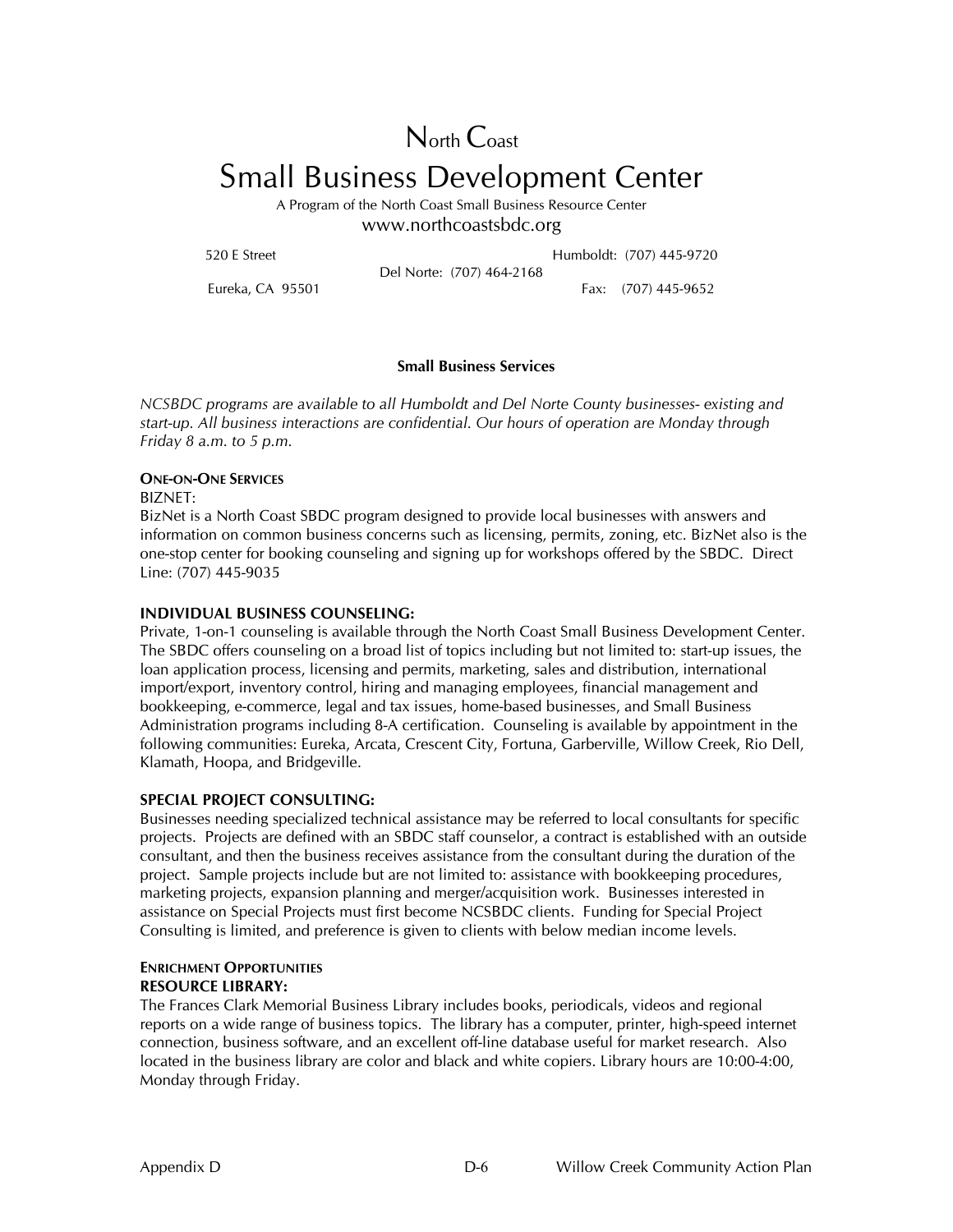#### **PRE-VENTURE SEMINAR SERIES:**

The "Pre-Venture Seminar Series" is designed for the start-up business operator. Seminars provide a good legal/financial/operational foundation for the new business owner. The three-part series includes "Start-Up Basics," "Business Plan Basics," and "Basics in Financial Management." All three seminars are offered monthly, are 2 hours in length, free for participants, and individuals who complete the series receive Certificates of Completion. Call BizNet for monthly seminar dates, locations and for registration: (707) 445-9720

#### **ADVANCED WORKSHOPS:**

The North Coast SBDC and other partners in the Prosperity Network offer workshops encompassing a wide range of topics seasonally. For a listing of upcoming workshops and/or to find out about scholarship opportunities for workshops: (707) 445-9720

The North Coast SBDC is partially funded by the U.S. Small Business Administration under the current Cooperative Agreement. The support given by the U.S. Small Business Administration and the State of California does not constitute an expressed or implied endorsement of any of the cosponsor(s) or participants' opinions, products, or services.

### **BizNet Program- One-Stop Center for Entrepreneurs**

A new level of services collaboration between the Prosperity Network Partners was marked with the formalization of a central "one-stop" business service center in 2002. BizNet is a central location where company owners can go to find out about workshops, get information about licensing and permits, schedule counseling appointments, find options on business financing, get industry-specific questions answered, and look through compiled resource databases/books/guides. The BizNet program manager has been aggressively marketing this position in a variety of venues resulting in an influx of center activity and community awareness. An added benefit of this position is that the North Coast Small Business Resource Center counseling staff has more time to provide one-on-one counseling to clients.

The BizNet Program is also an asset to industry cluster strategies. The BizNet Program Manager has begun interfacing with leaders in each industry cluster, and will provide networking opportunities to businesses within the clusters. BizNet attendance at the cluster meetings has resulted in several recent quick wins in the business community. An example of this was the immediate addition to our website of the "New Business Suggestions" section at the request of the Tourism Cluster in their February 2003 meeting.

The BizNet program has continued to grow at an amazing rate. In the first quarter of 2003 , 679 businesses were served with quick answers and referrals through the BizNet program. This activity represents a 40% increase in client calls/walk-ins over the previous quarter. During this same period BizNet reportable SBA hours increased 37%.

#### **Remote Counseling**

Owing to the geography of the Humboldt – Del Norte region, some 4,600 square miles, clients or would-be clients from areas outside of the 20 mile long Eureka-McKinleyville corridor where 55% of the area's population lives, have a hardship when they seek counseling. SBDC has contracted with



three contractors to provide regular dependable counseling hours in three regions. Call for more information: *Humboldt* (707) 445-9720 *Del Norte* (707) 464-2168 *Toll Free (800) 697-SBDC*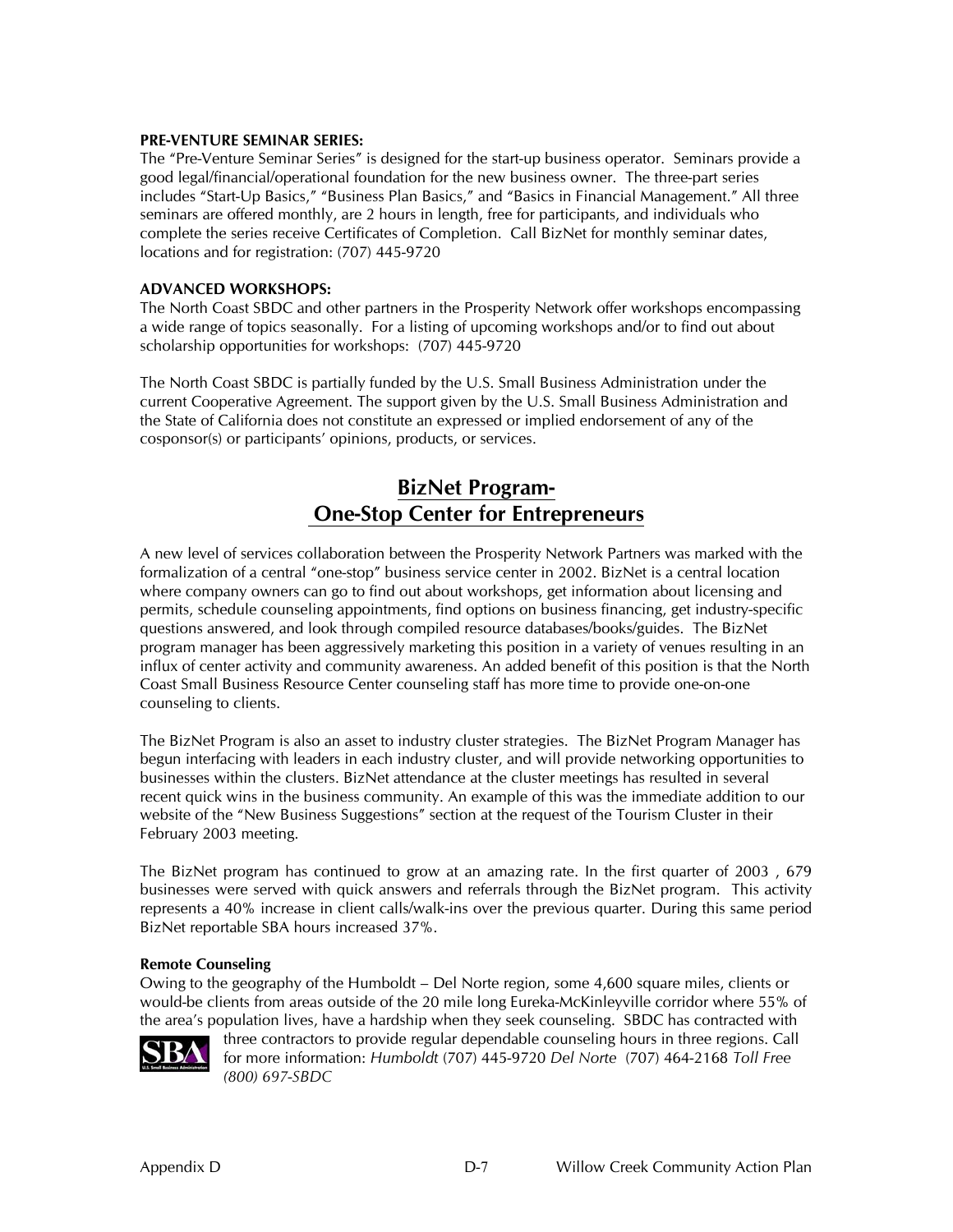### **APPENDIX E: Services Provided By The Region's Institutions Of Higher Education**

#### **A. HUMBOLDT STATE UNIVERSITY**

The HSU Economic Development Portal helps connect the intellectual and creative capital of Humboldt State University to opportunities for fostering economic development in the North Coast region. This office fosters a two-way flow of access between those working in business, community, and economic development on the one hand, and the faculty, staff, and students of the university on the other. HSU recognizes that the North Coast's economy and quality of life are linked to the vitality of our distinctive rural communities, the integrity of our natural environment, and the success of our business enterprises.

#### **Services Offered**

- A referral service whereby people can call, e-mail (econdev@humboldt.edu.), use an on-line service request form (http://www.humboldt.edu/%7Estorage/econdev/), or use an on-line faculty expertise directory (https://www.humboldt.edu/experts/public\_html/index.jsp) to connect with HSU faculty (or their students) and staff
- Assistance in project development
- Planning, facilitation, and follow-up for events that bring together faculty, staff, students, and members of the economic development and business communities
- Participation in Prosperity Network-sponsored planning, activities, and events
- Assistance to faculty in identifying project and internship opportunities in the community

If you have a project that you think would benefit from HSU expertise, call the Portal at 826-3237, email us at econdev@humboldt.edu or fill out our on-line service request form. We can help you identify expertise both on and off campus. Note that most faculty have busy schedules, and some may require fees for their services. Due to faculty workloads and other obligations, not all requests can be fulfilled.

If you are interested in finding a student intern or employee, you should call the HSU Career Center at 826-3341 or e-mail them at career@humboldt.edu.

Additional information on the services we provide and HSU resources available for community use can be found here.

#### **B. COLLEGE OF THE REDWOODS**

College of the Redwoods offers Associate degrees and university transfer programs in the arts and sciences and a wide variety of occupational and career certificate programs. The college also plays a significant role in the continuing economic development of the North Coast region of California. A list of all of the educational programs offered at CR, including University Transfer Programs**,**  Professional and Technical Programs, Non-credit Business and Industry Training, Non-credit Continuing Education Programs, and Distance Education Programs are available at this web site link: http://www.redwoods.edu/departments/**.** 

#### **C. HUMBOLDT-DEL NORTE COUNTIES COOPERATIVE EXTENSION OFFICES**

Contact Email: cehumboldt@ucdavis.edu Phone: (707) 445-7351 FAX: (707) 444-9334 Mail Address: Cooperative Extension Humboldt County, 5630 South Broadway, Agricultural Center Building Eureka CA 95503-6998 Deborah Giraud is the County Director.

The Coop Extension Office's programs and services for rural communities are described on their website: **http://cehumboldt.ucdavis.edu/.**